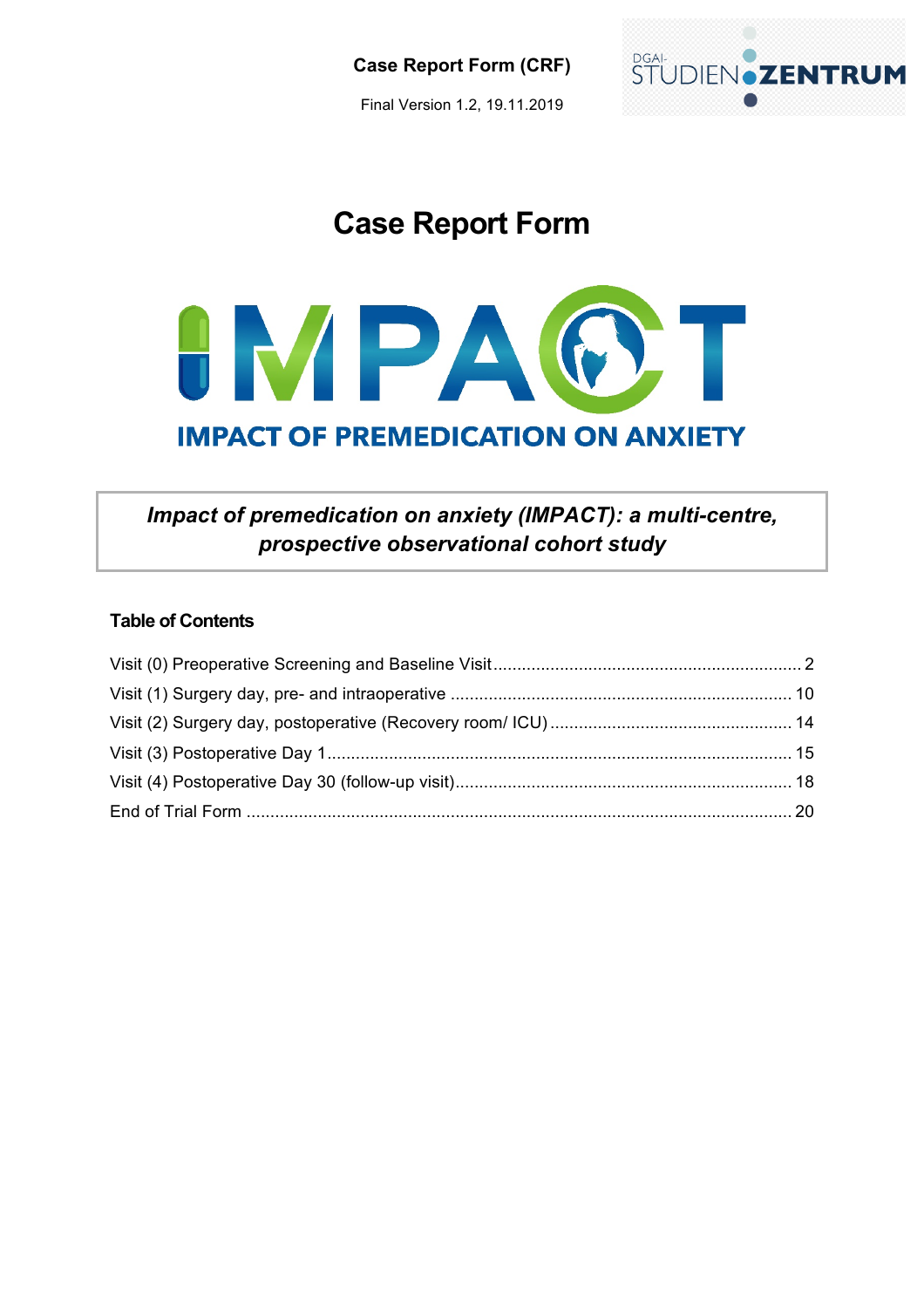

Version 1.2, 19.11.2019

## **Visit (0) Preoperative Screening and Baseline Visit**

| <b>Screening</b>                                                         |                                                         |                                       |               |              |
|--------------------------------------------------------------------------|---------------------------------------------------------|---------------------------------------|---------------|--------------|
| Visit Date and Time                                                      | $\left  \_\_\right  \cdot \right  \_\_\_\right $ (Time) | ILLI-I-I-I-I-I-I-I-I (Screening Date) |               |              |
| <b>Subject's Informed Consent</b>                                        |                                                         |                                       |               |              |
| Signed Informed Consent                                                  | Yes $\Box$ No $\Box$                                    |                                       |               |              |
| Patient identification number                                            |                                                         | أحصوصا أحاصوص                         |               |              |
| <b>Inclusion Criteria</b>                                                |                                                         |                                       |               |              |
| Legally competent patient<br>1.                                          |                                                         |                                       | Yes $\square$ | No $\square$ |
| 2.<br>Written informed consent prior to study participation              |                                                         |                                       | Yes $\square$ | No           |
| Male or female patient aged ≥ 18 years<br>3.                             |                                                         |                                       | Yes $\square$ | No           |
| Elective surgery<br>4.                                                   |                                                         |                                       | Yes $\Box$    | No           |
| Expected surgery duration $\geq 30$ minutes<br>5.                        |                                                         |                                       | Yes $\Box$    | No $\square$ |
| Planned general or combined regional and general anaesthesia<br>6.       |                                                         | Yes $\Box$                            | No $\square$  |              |
| 7.<br>Planned extubation/ removal of airway device at the end of surgery |                                                         |                                       | Yes $\Box$    | No           |
| <b>Exclusion Criteria</b>                                                |                                                         |                                       |               |              |
| Age < 18 years<br>1.                                                     |                                                         |                                       | Yes $\square$ | No $\square$ |
| 2.<br>Non-fluency in German language                                     |                                                         |                                       | Yes $\Box$    | No $\square$ |
| Alcohol and/ or drug abuse<br>3.                                         |                                                         |                                       | Yes $\Box$    | No $\square$ |
| Chronic benzodiazepine treatment<br>4.                                   |                                                         |                                       | Yes $\Box$    | No $\square$ |
| 5.<br>Intracranial surgery                                               |                                                         |                                       | Yes $\Box$    | No           |
| Local or solely regional anaesthesia<br>6.                               |                                                         |                                       | Yes $\square$ | No           |
| 7.<br>Monitored anaesthesia care/ Sedation                               |                                                         |                                       | Yes $\square$ | No $\square$ |
| 8.<br>Cardiac surgery                                                    |                                                         |                                       | Yes $\square$ | No $\square$ |
| 9.<br>Ambulatory surgery                                                 |                                                         |                                       | Yes $\square$ | No $\square$ |
| 10. Repeated surgery with previous participation in the trial            |                                                         |                                       | Yes $\square$ | No $\square$ |
| 11. Expected continuous mandatory ventilation after surgery              |                                                         |                                       | Yes $\square$ | No $\square$ |
| 12. Patients with severe neurological or psychiatric disorders           |                                                         |                                       | Yes $\square$ | No $\square$ |
| 13. Refusal of study participation by the patient                        |                                                         |                                       | Yes $\square$ | No $\square$ |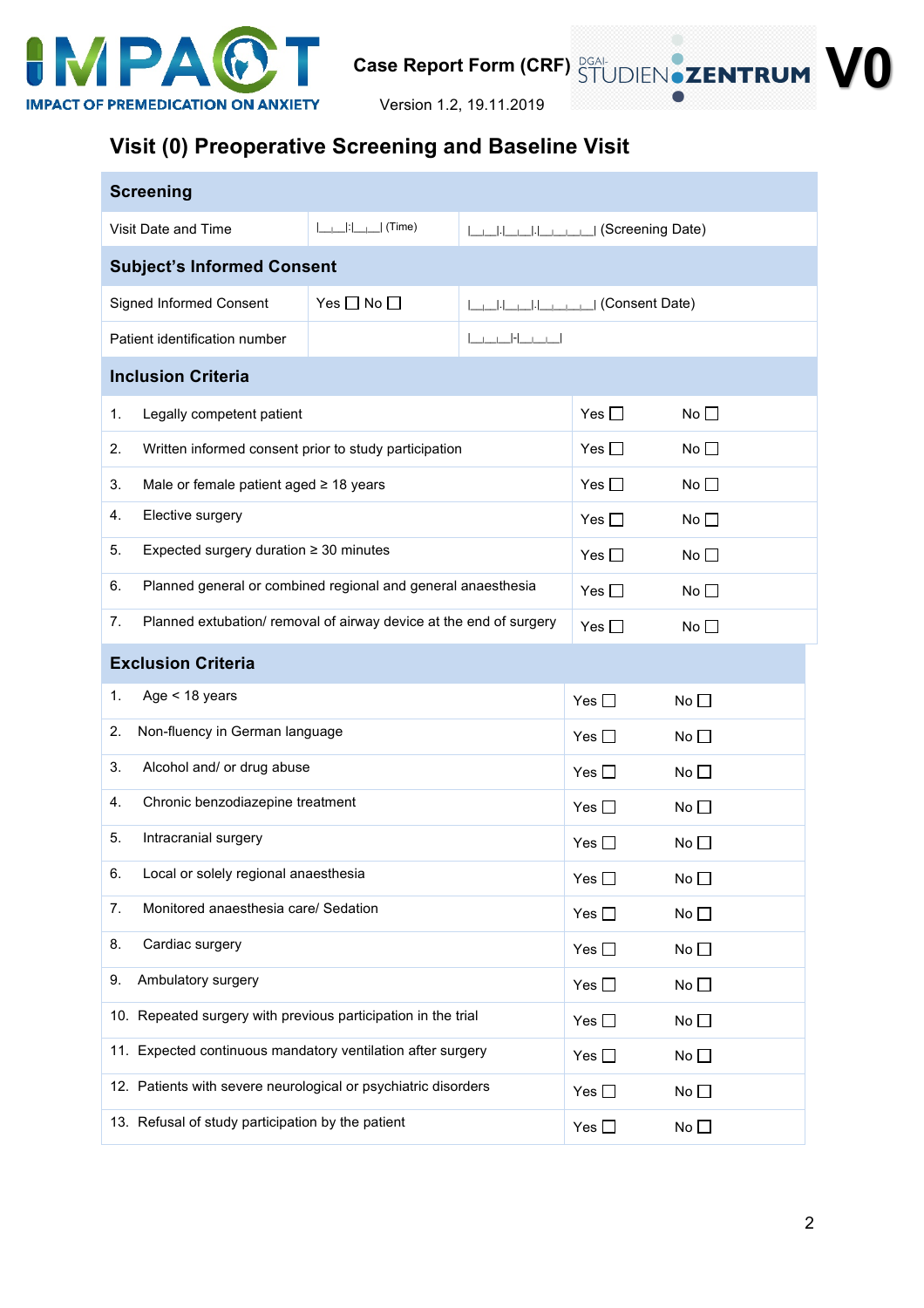

Version 1.2, 19.11.2019

| <b>Demographic Data</b>                          |                                         |                                                                                                                                                                                                           |
|--------------------------------------------------|-----------------------------------------|-----------------------------------------------------------------------------------------------------------------------------------------------------------------------------------------------------------|
| Age                                              |                                         | years                                                                                                                                                                                                     |
| Sex                                              |                                         | $\Box$ Male<br>Female                                                                                                                                                                                     |
| Height                                           |                                         | l cm                                                                                                                                                                                                      |
| Weight                                           |                                         | kg                                                                                                                                                                                                        |
| <b>BMI</b>                                       |                                         | Automatically calculated                                                                                                                                                                                  |
| <b>Functional status</b>                         | [within 30 days<br>before assessment]   | $\Box$ Independent $\Box$ Partially dependent<br>$\Box$ Totally dependent                                                                                                                                 |
| ASA (physical status)                            |                                         | $\Box$ , $\Box$ , $\Box$ , $\Box$ , $\Box$ , $\Box$ , $\lor$ $\Box$                                                                                                                                       |
| Vital data - at rest                             | Not done $\Box$<br>Done $\Box$          | $SpO_2$ $\Box$ $\Box$ $\Box$ room air $\Box$ $O_2$ $\Box$ $\Box$<br>BP Syst /Diast [mmHg]                          <br>Heart rate $\boxed{\phantom{a} \phantom{a}}$ $\boxed{\phantom{a} \phantom{a}}$ bpm |
| <b>Risk Factors and Relevant Medical History</b> |                                         | (including Charlson Comorbidity Index)                                                                                                                                                                    |
| Smoker                                           | Yes $\square$ No $\square$ Ex $\square$ |                                                                                                                                                                                                           |
| Alcohol                                          | Yes $\Box$ No $\Box$                    |                                                                                                                                                                                                           |
| Diabetes mellitus                                | Yes $\Box$ No $\Box$                    | Does the patient have diagnosed DM in his<br>medical history? (Patients treated with insulin or<br>oral hypoglycaemic, but not diet alone.)                                                               |
| Diabetes mellitus with end<br>organ damage       | Yes $\Box$ No $\Box$                    | (i.e retinopathy, neuropathy or nephropathy<br>attributable to diabetes)                                                                                                                                  |
| Arterial Hypertension                            | Yes $\Box$ No $\Box$                    | Does the patient have arterial hypertension in<br>his medical history?                                                                                                                                    |
| Hypercholesterolemia                             | Yes $\Box$ No $\Box$                    | Does the patient have diagnosed<br>hypercholesterolemia in his medical history?                                                                                                                           |
| <b>Ulcus Disease</b>                             | Yes $\Box$ No $\Box$                    | Gastric or peptic ulcer that require treatment,<br>including those who have bled from ulcer.                                                                                                              |
| <b>Chronic Heart Disease</b>                     | Yes $\square$ No $\square$              | If Yes, $\Box$ 1 vessel, $\Box$ 2 vessels, $\Box$ 3 vessels                                                                                                                                               |
| <b>Myocardial Infarction</b>                     | Yes $\Box$ No $\Box$                    | Hospitalization for chest pain or an equivalent<br>clinical event and have had STEMI or NSTEMI?                                                                                                           |
| Congestive heart failure                         | Yes $\Box$ No $\Box$                    | Does the patient have been hospitalized or<br>treated for heart failure?                                                                                                                                  |
| Peripheral vascular<br>disease                   | Yes $\Box$ No $\Box$                    | Includes patients with intermittent claudication,                                                                                                                                                         |

3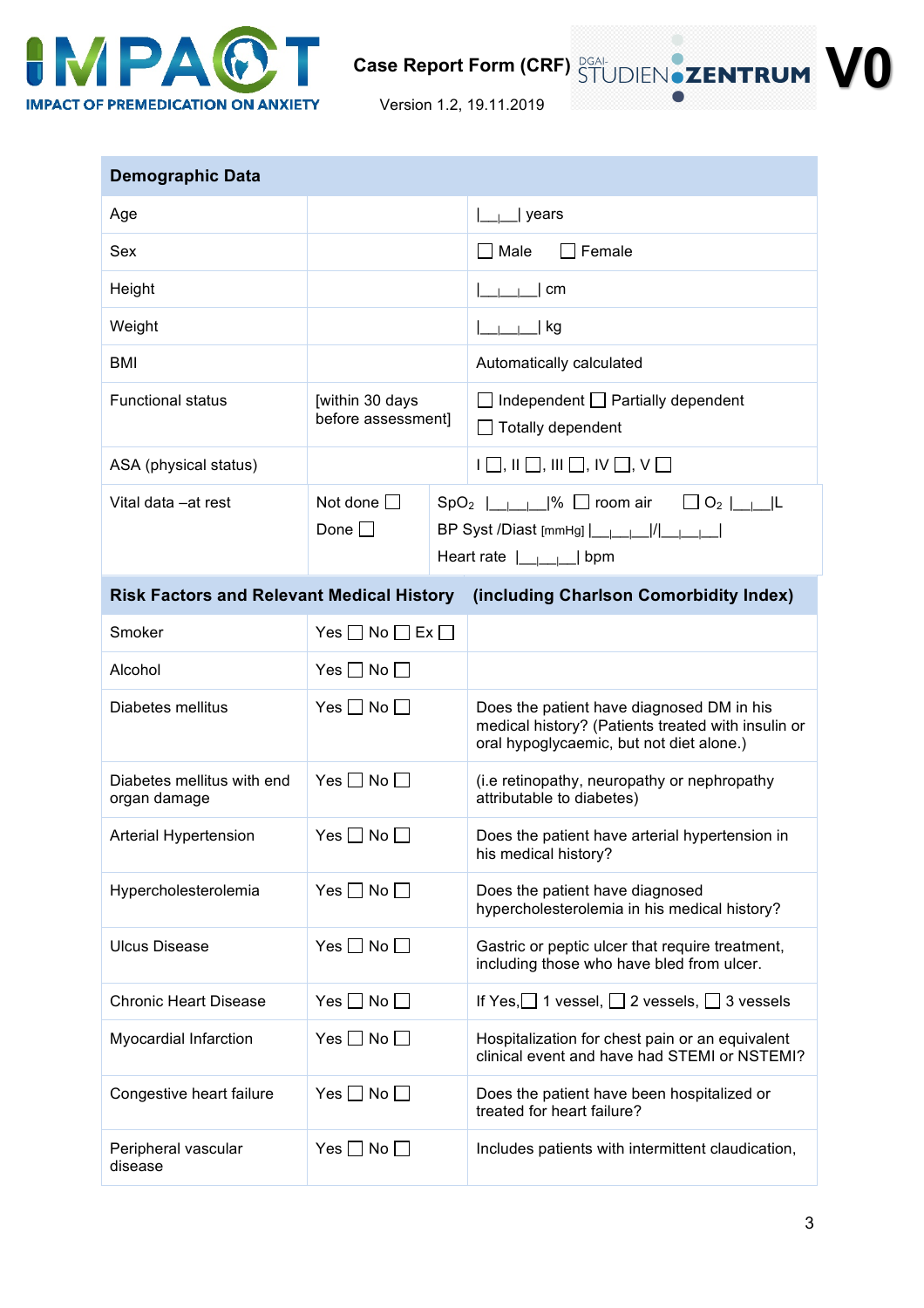

Version 1.2, 19.11.2019

| Pulmonary disease       | Yes $\Box$ No $\Box$           | Does the patient have diagnosed chronic<br>pulmonary disease in his medical history? E.g.<br>Asthma, COPD                                                                                              |
|-------------------------|--------------------------------|--------------------------------------------------------------------------------------------------------------------------------------------------------------------------------------------------------|
| Collagenosis            | Yes $\Box$ No $\Box$           | Rheumatologic disease, Systemic lupus<br>erythematous, polymyositis, mixed connective<br>tissue disease, rheumatoid arthritis, polymyalgia<br>rheumatic, vasculitis, sarcoidosis, Sjogrens<br>syndrome |
| Hemiplegia              | Yes $\Box$ No $\Box$           | Comprises a patient with hemiplegia or<br>paraplegia, whether it occurred as a result of a<br>cerebrovascular accident or other condition.                                                             |
| Renal disease           | Yes $\Box$ No $\Box$           | Does patient have diagnosed renal disease in<br>his medical history?<br>moderate (GFR 30-59) $\Box$ severe (GFR 15-29) $\Box$                                                                          |
| <b>Dialysis</b>         | Yes $\Box$ No $\Box$           |                                                                                                                                                                                                        |
| Cerebrovascular disease | Yes $\Box$ No $\Box$           | Does patient have any cerebrovascular disease<br>in his medical history? (e.g. stroke, transient<br>ischemic disease, cerebrovascular accident with<br>minor or no residua)                            |
| Dementia                | Yes $\Box$ No $\Box$           | Does the patient have Alzheimer's dementia<br>from any aetiology or any serious cognitive<br>impairment?                                                                                               |
| Cancer (solid tumour)   | Yes $\Box$ No $\Box$           | Has the patient had cancer (non metastatic and<br>other than basal cell skin cancer)? If yes<br>Which $\frac{1}{2}$                                                                                    |
| Metastatic cancer       | Yes $\Box$ No $\Box$           | Has the patient a metastatic solid tumour? If yes<br>Which                                                                                                                                             |
| Leukaemia               | Yes $\Box$ No $\Box$           | AML, CML, AAL, CLL, polycythaemia vera                                                                                                                                                                 |
| Lymphoma                | Yes $\Box$ No $\Box$           | Hodgkin lymphoma, NonHodgkin lymphoma,<br>multiple lymphoma, myeloma, Morbus<br>Waldenström, lymph sarcoma                                                                                             |
| Chronic liver disease   | Yes $\square$ No $\square$     | mild $\Box$ moderate / severe $\Box$                                                                                                                                                                   |
| <b>HIV or AIDS</b>      | Yes $\square$ No $\square$     |                                                                                                                                                                                                        |
| Previous surgery        | Yes $\Box$ No $\Box$<br>If yes | Did the patient have any previous surgery?<br>Number of previous surgeries:<br>once $\Box$ 2-5 $\Box$ 6-10 $\Box$<br>$>10$ $\Box$                                                                      |
| Chronic pain            | Yes $\Box$ No $\Box$           | Defined as >6 months duration of pain                                                                                                                                                                  |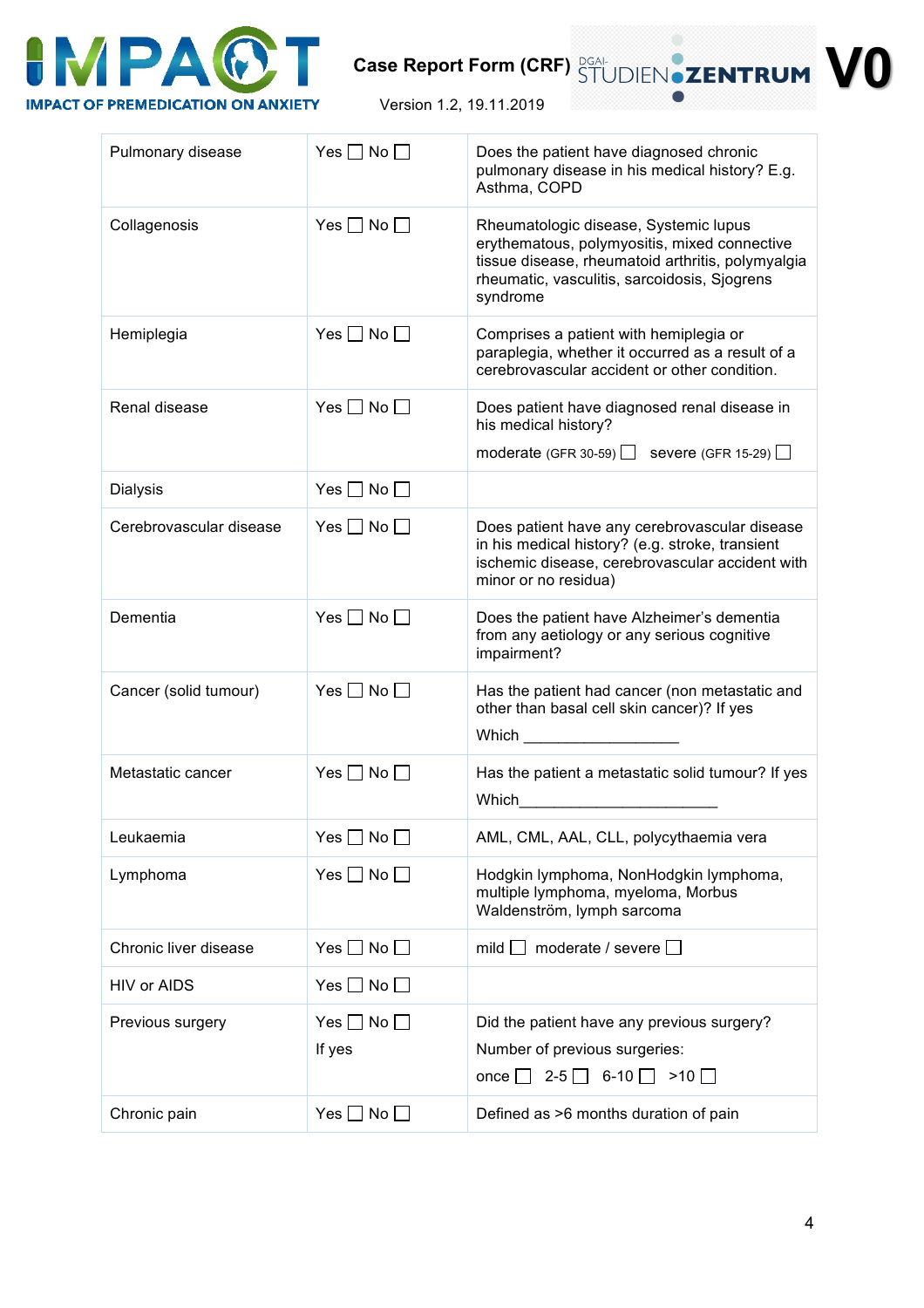

### **APAIS Die Untersuchung der Ängstlichkeit ist der primäre Endpunkt und sollte unbedingt ausgefüllt werden!**

| Durchgeführt?                           | $Ja \Box$ Nein $\Box$     | Falls nein, |
|-----------------------------------------|---------------------------|-------------|
| □ Kognitive/neurologische Störung       | □ Müder Patient           |             |
| □ Nicht-neurologische/ physische Gründe | $\Box$ Logistische Gründe |             |
| $\Box$ Unkooperativer Patient           | Andere:                   |             |

Die Bewertung der einzelnen Punkte erfolgt nach einer fünf-Punkte Likert-Skala mit den folgenden Ausprägungen:

"trifft nicht zu" (1), "trifft eher nicht zu" (2), "teils-teils" (3), "trifft eher zu" (4), "trifft zu" (5)

| Ich mache mir Sorgen über die Anästhesie.<br>1.                  |   | 2              | 3 | 4 | 5 |
|------------------------------------------------------------------|---|----------------|---|---|---|
| Die Anästhesie geht mir ständig durch den Kopf.<br>$2_{-}$       |   | 2              | 3 | 4 | 5 |
| Ich möchte so viel wie möglich über die Anästhesie wissen.<br>3. |   | $\overline{2}$ | 3 | 4 | 5 |
| Ich mache mir Sorgen über die Operation.<br>4.                   | 1 | 2              | 3 | 4 | 5 |
| Die Operation geht mir ständig durch den Kopf.<br>5.             |   | 2              | 3 | 4 | 5 |
| Ich möchte so viel wie möglich über die Operation wissen.<br>6.  |   | 2              | 3 | 4 | 5 |

### **Numeric rating scale (NRS)**

| <b>NRS</b> (pain at rest)  | $\boxed{\phantom{0}1 \phantom{0}}$ $\boxed{0.10}$ 10 = strongest pain              |
|----------------------------|------------------------------------------------------------------------------------|
| <b>NRS</b> (incident pain) | $\vert \ \vert$   $\vert$ $\vert$ $\vert$ $\vert$ 0-10 $\vert$ 10 = strongest pain |
| <b>NRS</b> (sleep quality) | $\boxed{\phantom{0}1 \phantom{0}}$ $\boxed{0.10}$ 10 = best sleeping quality       |
| <b>NRS</b> (well-being)    | $\boxed{\phantom{0}1 \phantom{0}}$ $\boxed{0-10}$ 10 = best well-being             |

| <b>Delirium</b>    |                                                   |
|--------------------|---------------------------------------------------|
| <b>CAM-result:</b> | Delirium positive $\Box$ Delirium negative $\Box$ |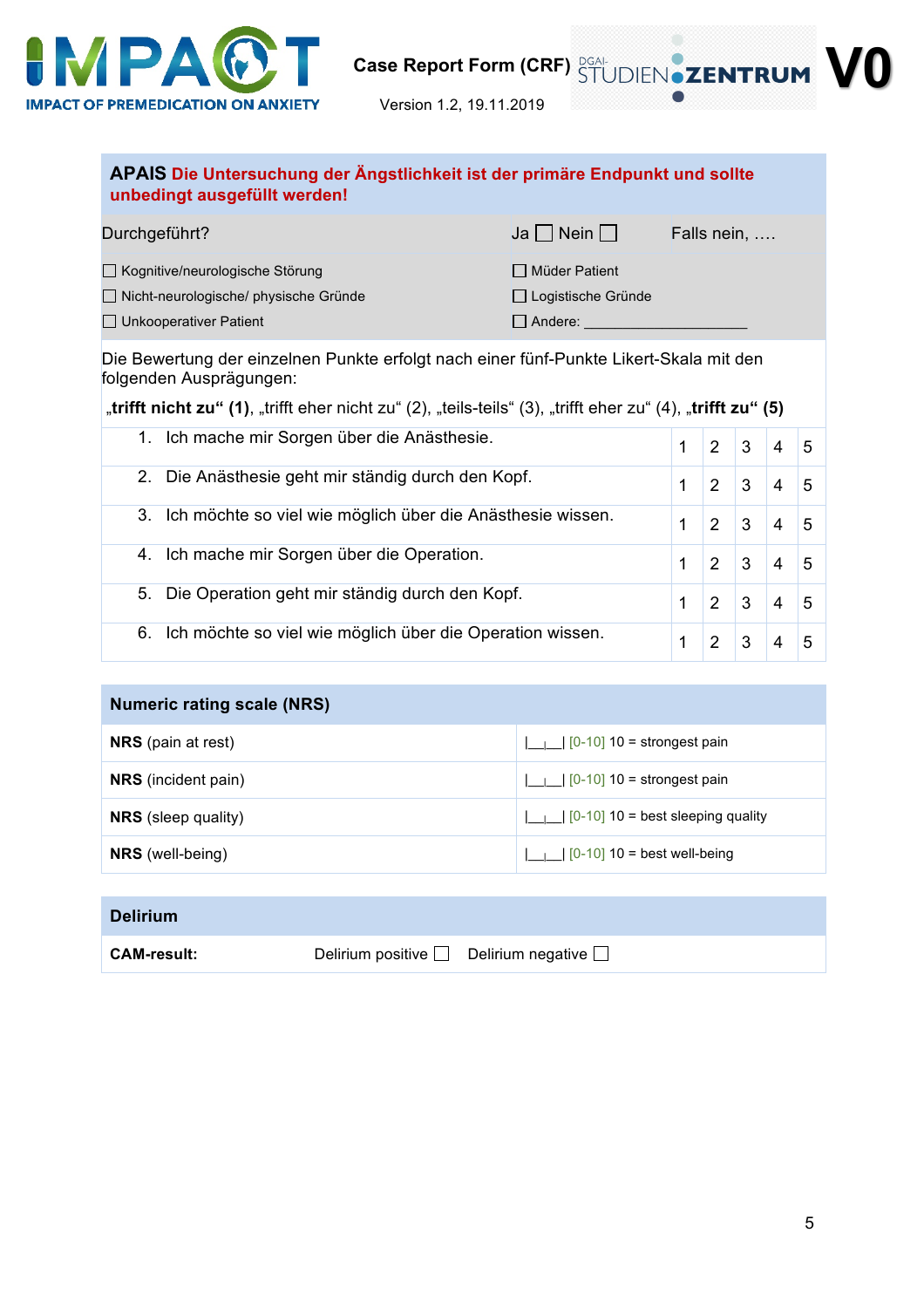

Version 1.2, 19.11.2019

### **EQ-5D-5L**

| Durchgeführt?                           | $Ja \Box$ Nein $\Box$ | Falls nein, |
|-----------------------------------------|-----------------------|-------------|
| □ Kognitive/neurologische Störung       | Müder Patient         |             |
| □ Nicht-neurologische/ physische Gründe | □ Logistische Gründe  |             |
| $\Box$ Unkooperativer Patient           | Andere:               |             |

Bitte kreuzen Sie unter jeder Überschrift DAS Kästchen an, das Ihre Gesundheit HEUTE am besten beschreibt.

| <b>BEWEGLICHKEIT / MOBILITÄT</b>                                                                  |             |
|---------------------------------------------------------------------------------------------------|-------------|
| Ich habe keine Probleme herumzugehen                                                              | $\Box$ 1    |
| Ich habe leichte Probleme herumzugehen                                                            | $\Box$ 2    |
| Ich habe mäßige Probleme herumzugehen                                                             | $\square$ 3 |
| Ich habe große Probleme herumzugehen                                                              | $\Box$ 4    |
| Ich bin nicht in der Lage herumzugehen                                                            | $\square 5$ |
| FÜR SICH SELBST SORGEN                                                                            |             |
| Ich habe keine Probleme, mich selbst zu waschen oder anzuziehen                                   | $\Box$ 1    |
| Ich habe leichte Probleme, mich selbst zu waschen oder anzuziehen                                 | $\square$   |
| Ich habe mäßige Probleme, mich selbst zu waschen oder anzuziehen                                  | $\square$ 3 |
| Ich habe große Probleme, mich selbst zu waschen oder anzuziehen                                   | $\Box 4$    |
|                                                                                                   |             |
| Ich bin nicht in der Lage, mich selbst zu waschen oder anzuziehen                                 | $\square 5$ |
| ALLTÄGLICHE TÄTIGKEITEN (z.B. Arbeit, Studium, Hausarbeit, Familien- oder<br>Freizeitaktivitäten) |             |
| Ich habe keine Probleme, meinen alltäglichen Tätigkeiten nachzugehen                              | $\Box$ 1    |
| Ich habe leichte Probleme, meinen alltäglichen Tätigkeiten nachzugehen                            | $\Box$ 2    |
| Ich habe mäßige Probleme, meinen alltäglichen Tätigkeiten nachzugehen                             | $\square$ 3 |
| Ich habe große Probleme, meinen alltäglichen Tätigkeiten nachzugehen                              | $\Box 4$    |
| Ich bin nicht in der Lage, meinen alltäglichen Tätigkeiten nachzugehen                            | $\square 5$ |
|                                                                                                   |             |
| <b>SCHMERZEN / KÖRPERLICHE BESCHWERDEN</b>                                                        |             |
| Ich habe keine Schmerzen oder Beschwerden                                                         | $\Box$ 1    |
| Ich habe leichte Schmerzen oder Beschwerden                                                       | $\square$   |
| Ich habe mäßige Schmerzen oder Beschwerden                                                        | $\square$ 3 |
| Ich habe starke Schmerzen oder Beschwerden                                                        | $\Box 4$    |
| Ich habe extreme Schmerzen oder Beschwerden                                                       | $\Box 5$    |
|                                                                                                   |             |
| <b>ANGST / NIEDERGESCHLAGENHEIT</b>                                                               |             |
| Ich bin nicht ängstlich oder deprimiert                                                           | $\Box$ 1    |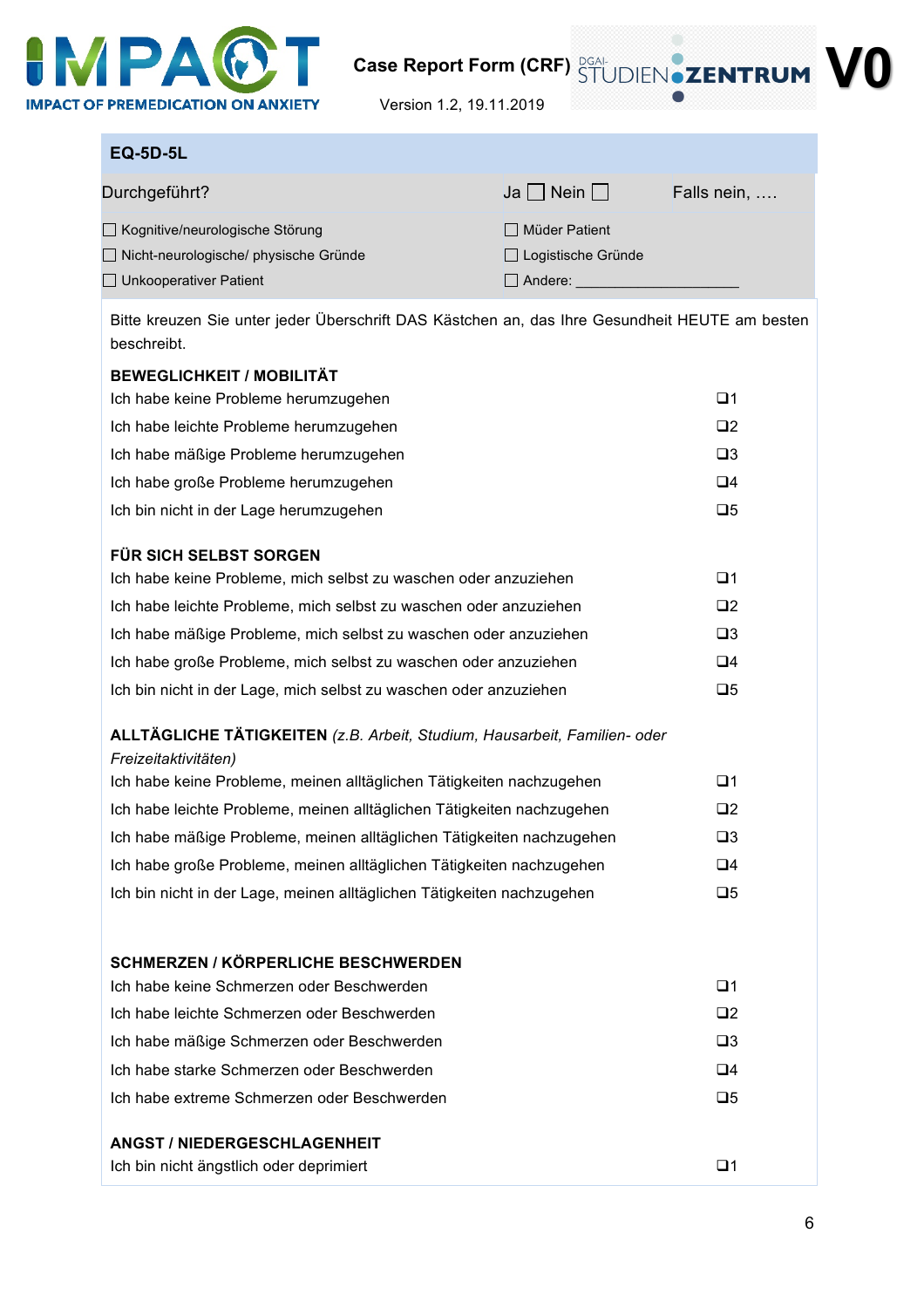

**V0**

Version 1.2, 19.11.2019

| Ich bin ein wenig ängstlich oder deprimiert | $\Box$ 2    |
|---------------------------------------------|-------------|
| Ich bin mäßig ängstlich oder deprimiert     | $\square$ 3 |
| Ich bin sehr ängstlich oder deprimiert      | $\Box 4$    |
| Ich bin extrem ängstlich oder deprimiert    | $\Box 5$    |

| Your health today                                                                                                                | 100 |
|----------------------------------------------------------------------------------------------------------------------------------|-----|
|                                                                                                                                  | 95  |
| Wir wollen herausfinden, wie gut oder schlecht Ihre Gesundheit<br>٠<br>HEUTE ist.                                                | 90  |
| Diese Skala ist mit Zahlen von 0 bis 100 versehen.<br>100 ist die beste Gesundheit, die Sie sich vorstellen können.<br>$\bullet$ | 85  |
| 0 (Null) ist die schlechteste Gesundheit, die Sie sich vorstellen<br>können.                                                     | 80  |
| Bitte kreuzen Sie den Punkt auf der Skala an, der Ihre Gesundheit<br>٠<br>HEUTE am besten beschreibt.                            | 75  |
| Jetzt tragen Sie bitte die Zahl, die Sie auf der Skala angekreuzt<br>$\bullet$<br>haben, in das Kästchen unten ein.              | 70  |
|                                                                                                                                  | 65  |
| IHRE GESUNDHEIT HEUTE =                                                                                                          | 60  |
|                                                                                                                                  | 55  |
|                                                                                                                                  | 50  |
|                                                                                                                                  | 45  |
|                                                                                                                                  | 40  |
|                                                                                                                                  | 35  |
|                                                                                                                                  | 30  |
|                                                                                                                                  | 25  |
|                                                                                                                                  | 20  |
|                                                                                                                                  | 15  |
|                                                                                                                                  | 10  |
|                                                                                                                                  | 5   |
|                                                                                                                                  | 0   |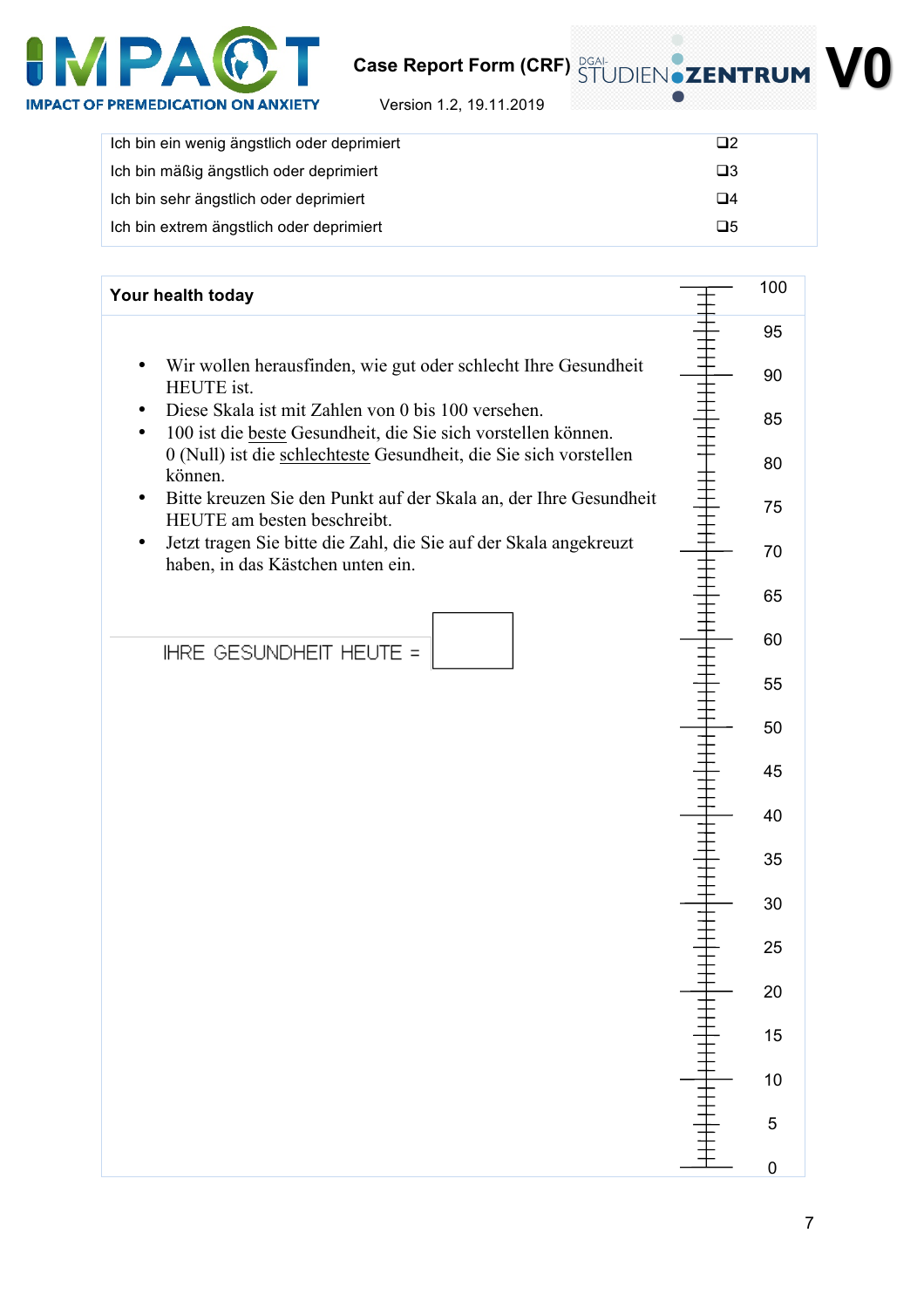

| Mini-Cog                                                                      |                                                                                                                                                                                                                                                                                                                                                                               |                                   |                                                                                                                                                                                                                                                                                          |                                       |                                              |  |
|-------------------------------------------------------------------------------|-------------------------------------------------------------------------------------------------------------------------------------------------------------------------------------------------------------------------------------------------------------------------------------------------------------------------------------------------------------------------------|-----------------------------------|------------------------------------------------------------------------------------------------------------------------------------------------------------------------------------------------------------------------------------------------------------------------------------------|---------------------------------------|----------------------------------------------|--|
| Durchgeführt?                                                                 |                                                                                                                                                                                                                                                                                                                                                                               |                                   |                                                                                                                                                                                                                                                                                          | $Ja$   Nein                           | Falls nein,                                  |  |
| □ Kognitive/neurologische Störung                                             |                                                                                                                                                                                                                                                                                                                                                                               |                                   |                                                                                                                                                                                                                                                                                          | I I Müder Patient                     |                                              |  |
| $\Box$ Nicht-neurologische/ physische Gründe<br>$\Box$ Unkooperativer Patient |                                                                                                                                                                                                                                                                                                                                                                               |                                   |                                                                                                                                                                                                                                                                                          | □ Logistische Gründe                  |                                              |  |
|                                                                               |                                                                                                                                                                                                                                                                                                                                                                               |                                   |                                                                                                                                                                                                                                                                                          | $\Box$ Andere: $\Box$                 |                                              |  |
| Schritt 1: Wörter merken                                                      |                                                                                                                                                                                                                                                                                                                                                                               |                                   |                                                                                                                                                                                                                                                                                          |                                       |                                              |  |
| die Wörter jetzt."<br>Aufgabe 2 fort.                                         | Richten Sie folgende Aufforderung an den Patienten:<br>Bitte hören Sie aufmerksam zu. Ich werde Ihnen drei Wörter nennen, die Sie bitte im Anschluss daran,<br>wiederholen und sich merken sollen. Die Wörter sind [Wörter einer Version nennen]. Bitte wiederholen Sie<br>Falls die Wörter nach drei Versuchen nicht wiederholt werden können, fahren Sie bitte trotzdem mit |                                   |                                                                                                                                                                                                                                                                                          |                                       |                                              |  |
| <b>Version 1</b><br>Banane                                                    | <b>Version 2</b><br>Führer                                                                                                                                                                                                                                                                                                                                                    | <b>Version 3</b><br>Dorf<br>Küche | <b>Version 4</b><br><b>Fluss</b><br>Nation                                                                                                                                                                                                                                               | <b>Version 5</b><br>Kapitän<br>Garten | <b>Version 6</b><br><b>Tochter</b><br>Himmel |  |
| Sonnenaufgang Jahreszeit<br>Stuhl                                             | Tisch                                                                                                                                                                                                                                                                                                                                                                         | Baby                              | Finger                                                                                                                                                                                                                                                                                   | Bild                                  | Berg                                         |  |
|                                                                               | Bitten Sie den Patienten, eine Uhr zu zeichnen. Nutzen Sie dafür die Vorlage auf der nächsten Seite und                                                                                                                                                                                                                                                                       |                                   |                                                                                                                                                                                                                                                                                          |                                       |                                              |  |
| <b>Schritt 2: Uhrentest</b><br>reichen Sie diese dem Patienten.               | Zunächst sollen alle Zahlen eingezeichnet werden.<br>Sobald dies erfolgt ist, bitten Sie den Patienten, die Uhrzeit "Zehn nach Elf" einzuzeichnen.<br>Schritt 3: Wörter wiederholen<br>Lassen Sie den Patienten die drei Wörter aus Aufgabe 1 wiederholen. Notieren Sie die Wörter.                                                                                           |                                   |                                                                                                                                                                                                                                                                                          |                                       |                                              |  |
|                                                                               |                                                                                                                                                                                                                                                                                                                                                                               |                                   |                                                                                                                                                                                                                                                                                          |                                       |                                              |  |
| Auswertung                                                                    |                                                                                                                                                                                                                                                                                                                                                                               |                                   |                                                                                                                                                                                                                                                                                          |                                       |                                              |  |
|                                                                               | Wörter wiederholen: (0-3 Punkte)                                                                                                                                                                                                                                                                                                                                              |                                   | 1 Punkt für jedes spontan erinnerte und wiederholte Wort.                                                                                                                                                                                                                                |                                       |                                              |  |
| Uhrentest:                                                                    | (0 oder 2 Punkte)                                                                                                                                                                                                                                                                                                                                                             | Punkte.                           | Normale Uhr = 2 Punkte. Bei einer normalen Uhr sind alle<br>Ziffern in der korrekten Reihenfolge und annähernd an der<br>richtigen Position (keine fehlenden oder doppelten Ziffern).<br>Die Uhrzeit wird richtig eingezeichnet.<br>Unvermögen oder Verweigerung die Uhr zu zeichnen = 0 |                                       |                                              |  |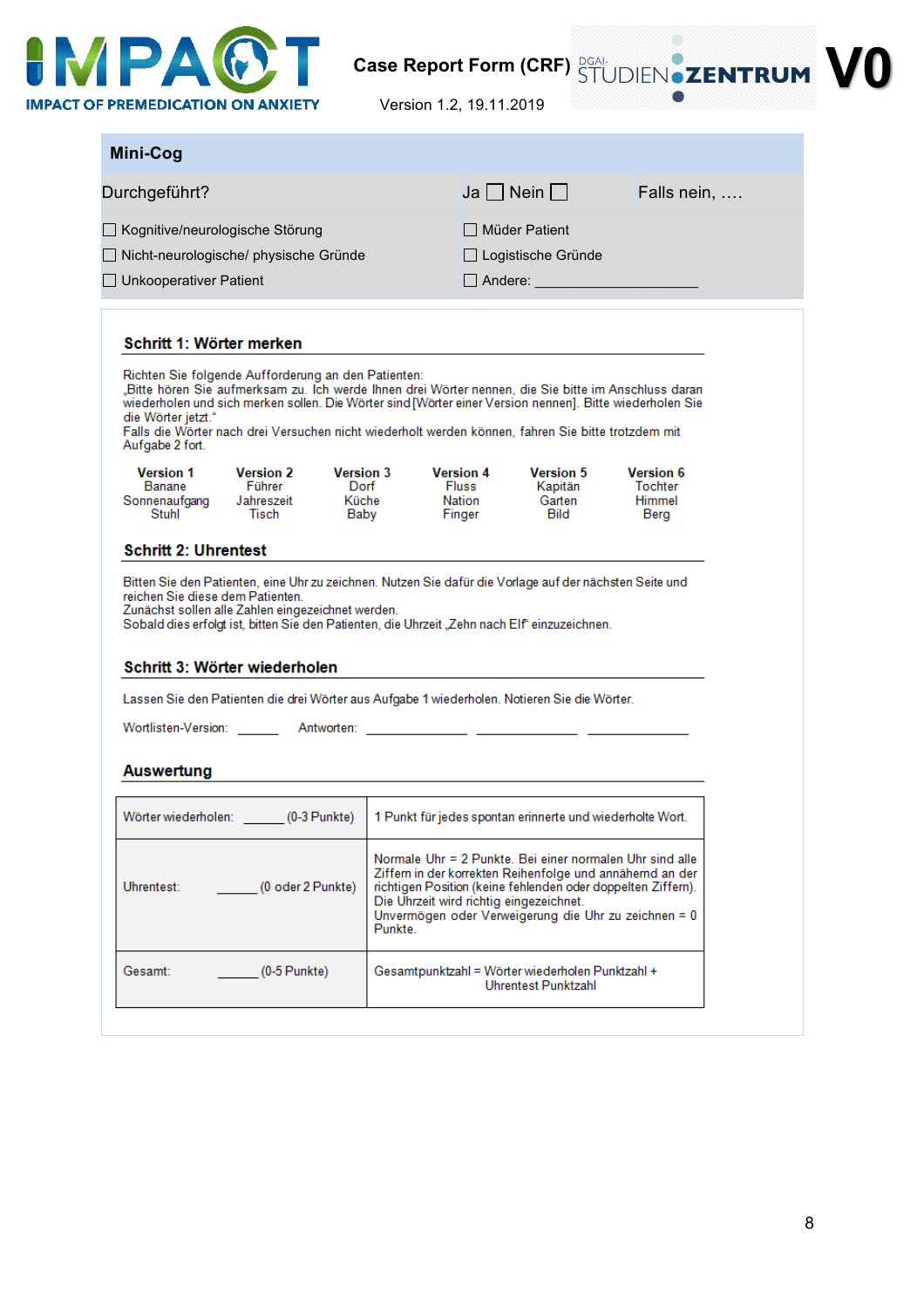

Version 1.2, 19.11.2019

| Vorlage für Aufgabe 2 (Mini-Cog)                              |                                     |                                                                                            |
|---------------------------------------------------------------|-------------------------------------|--------------------------------------------------------------------------------------------|
|                                                               |                                     |                                                                                            |
| Timed up and go test                                          | walk back, and sit down again?      | Could you please stand up from the chair, walk 3 metres, turn around,                      |
| Timed up and go test<br>performed?<br>If yes: Time<br>needed: | Yes $\square$ , No $\square$<br>sec |                                                                                            |
| History of falls during the<br>last 6 months                  |                                     | 1 time<br>>1 time<br>none                                                                  |
| Unintentional weight loss                                     | Yes $\Box$ No $\Box$                | > 4,5kg in the last year                                                                   |
|                                                               |                                     | Most recent (within 1 month) preoperative blood results (if done in the clinical routine): |
| Haemoglobin                                                   | Yes $\square$ No $\square$          | , __  [g/dL]                                                                               |
| Haematocrit                                                   | Yes $\Box$ No $\Box$                | [ <sup>96</sup> ]  __ , __ <sub> </sub>                                                    |
| Albumin                                                       | Yes $\Box$ No $\Box$                | , __  [g/dL]                                                                               |
| Creatinine                                                    | Yes $\Box$ No $\Box$                | $ \_\ $ , $ \_\ $ [mg/dL]                                                                  |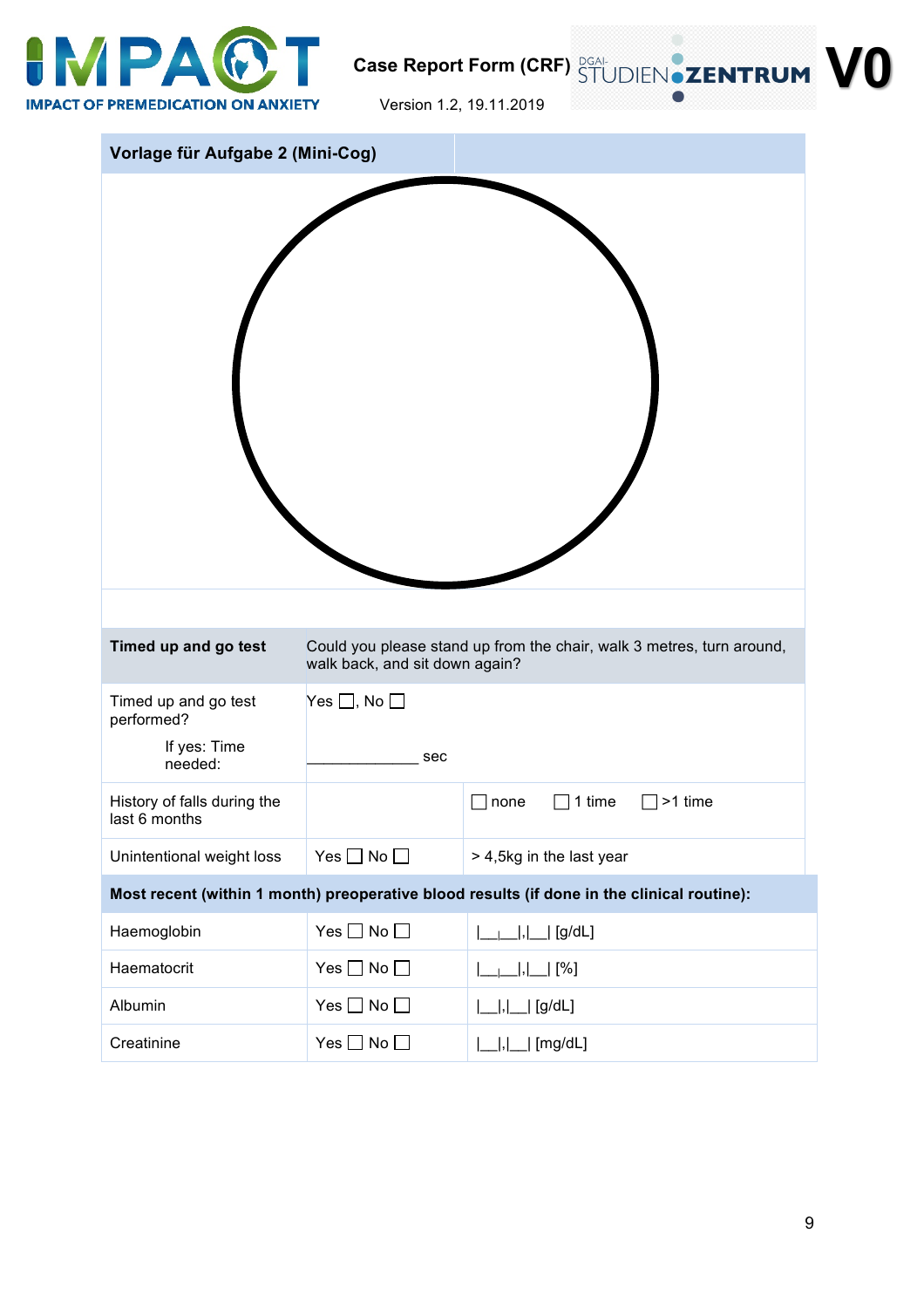

## **Visit (1) Surgery day, pre- and intraoperative**

| <b>Surgery</b>                                                                               |                                                                                                                                                 |                                                                                                                                                                                                                                                                                                                                                                                                                  |  |
|----------------------------------------------------------------------------------------------|-------------------------------------------------------------------------------------------------------------------------------------------------|------------------------------------------------------------------------------------------------------------------------------------------------------------------------------------------------------------------------------------------------------------------------------------------------------------------------------------------------------------------------------------------------------------------|--|
| <b>Visit Date</b>                                                                            |                                                                                                                                                 | (Visit date)                                                                                                                                                                                                                                                                                                                                                                                                     |  |
| Time arriving at the OR                                                                      |                                                                                                                                                 | ____ : ______  (hh:mm)                                                                                                                                                                                                                                                                                                                                                                                           |  |
| Did the Patient receive any<br>premedication?                                                | Yes $\Box$ No $\Box$                                                                                                                            |                                                                                                                                                                                                                                                                                                                                                                                                                  |  |
| If yes, which premedication received<br>the patient?                                         | oral $\Box$ iv $\Box$                                                                                                                           | Midazolam 3,75mg<br>$\Box$ Midazolam 7,5mg<br>$\Box$ Clonidin $\boxed{\phantom{a}}$ $\phantom{a}$ $\phantom{a}$ $\phantom{a}$ $\phantom{a}$ $\phantom{a}$ $\phantom{a}$ $\phantom{a}$ $\phantom{a}$ $\phantom{a}$ $\phantom{a}$ $\phantom{a}$ $\phantom{a}$ $\phantom{a}$ $\phantom{a}$ $\phantom{a}$ $\phantom{a}$ $\phantom{a}$ $\phantom{a}$ $\phantom{a}$ $\phantom{a}$ $\phantom{a}$ $\phantom{a}$<br>other |  |
| If yes: Where and when did the patient<br>receive premedication?<br>(OR=operating room)      | ward $\Box$<br>OR $\square$                                                                                                                     | Date $ $ <sub>__ </sub> __ . __ <sub> </sub> __ . __ <sub> </sub> ___ <sub> </sub> ___<br>$\mathbf{u}$ is the set of $\mathbf{u}$<br>Time NK<br>Time $ $                                                                                                                                                                                                                                                         |  |
| Did the patient receive iv rescue<br>midazolam before induction?                             | Yes $\Box$ No $\Box$                                                                                                                            | If yes, dose $ \_\_\_\_\_\ $ .                                                                                                                                                                                                                                                                                                                                                                                   |  |
| <b>NRS</b> (Anxiety of the patient, rated by<br>the patient)                                 |                                                                                                                                                 | [0-10] When entering the operating room<br>$[10 =$ strongest anxiety]                                                                                                                                                                                                                                                                                                                                            |  |
| NRS (Well-being of the patient, rated<br>by the patient)                                     |                                                                                                                                                 | [0-10] When entering the operating room<br>$[10 = being very well]$                                                                                                                                                                                                                                                                                                                                              |  |
| <b>NRS</b> (Patient cooperation, rated by the<br>attending anaesthetist)                     | $\sim$ 1 $\sim$ 1                                                                                                                               | [0-10] When entering the operating room<br>$[10 =$ excellent cooperation]                                                                                                                                                                                                                                                                                                                                        |  |
| <b>NRS</b> (pain at rest)                                                                    |                                                                                                                                                 | [0-10] When entering the operating room<br>$[10 =$ strongest pain]                                                                                                                                                                                                                                                                                                                                               |  |
| <b>NRS</b> (incident pain)                                                                   |                                                                                                                                                 | [0-10] When entering the operating room<br>$[10 =$ strongest pain]                                                                                                                                                                                                                                                                                                                                               |  |
| Antihypertensive medication<br>preoperatively (given on the day of<br>surgery)               |                                                                                                                                                 | <b>ACE-Inhibitor</b><br>Ca-antagonists<br>beta-Blocker<br><b>Diuretics</b><br>AT-2 Blocker<br>other                                                                                                                                                                                                                                                                                                              |  |
| Did the patient receive a sleeping pill<br>the night before surgery?<br>Yes $\Box$ No $\Box$ | if yes, which one<br>Clonidin 150µg<br>Zolpidem 10 mg<br>Lormetazepam 2mg<br>Zopiclon 7,5mg<br>Lorazepam 1mg<br>Midazolam 7.5mg<br>other<br> mg |                                                                                                                                                                                                                                                                                                                                                                                                                  |  |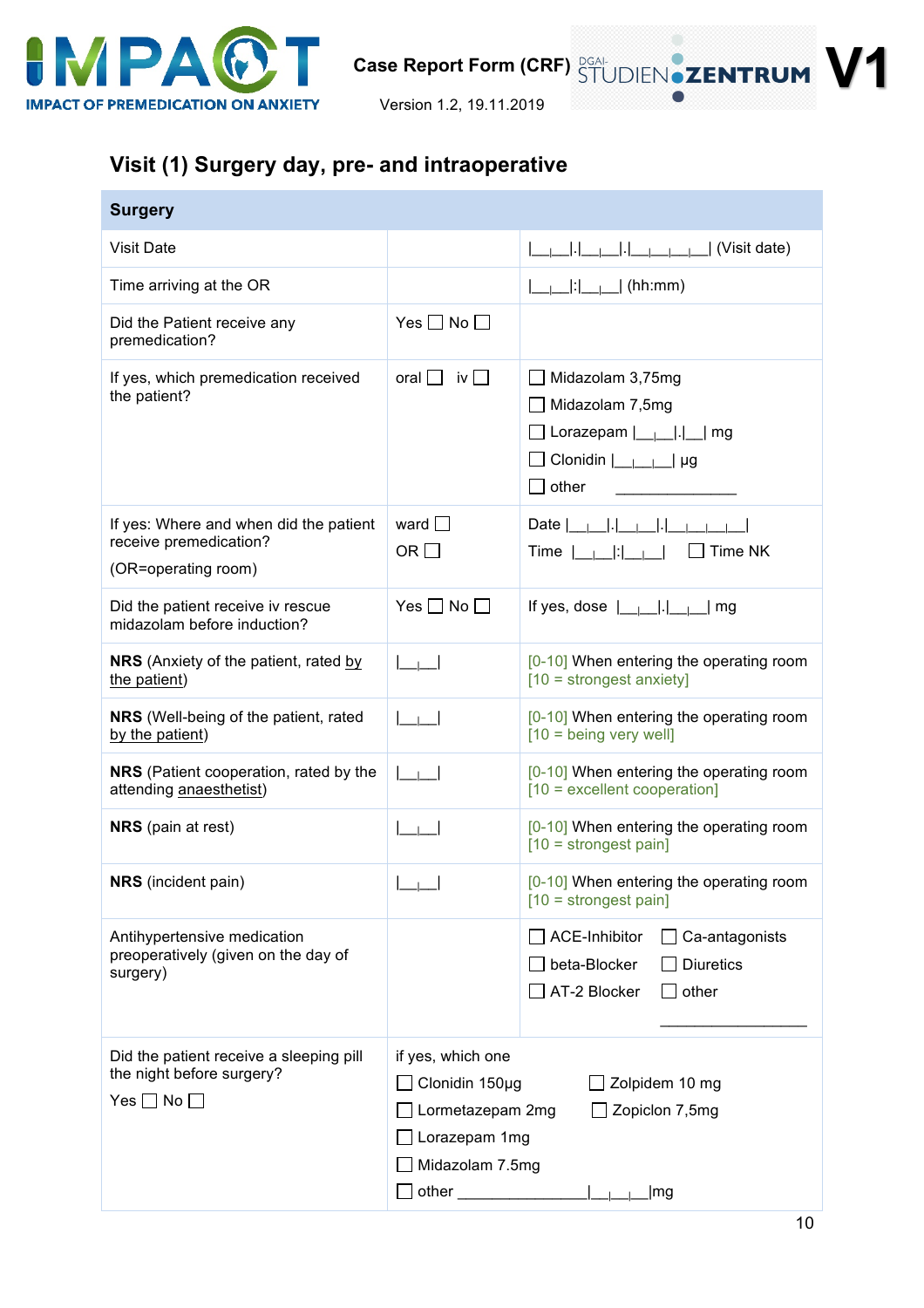

|                                                      | unbedingt ausgefüllt werden!                                                                                |                               |                                             |                                |                   |   |   |
|------------------------------------------------------|-------------------------------------------------------------------------------------------------------------|-------------------------------|---------------------------------------------|--------------------------------|-------------------|---|---|
| Durchgeführt?                                        |                                                                                                             |                               | Ja $\Box$ Nein $\Box$                       |                                | Falls nein,       |   |   |
| Kognitive/neurologische Störung                      |                                                                                                             |                               | $\Box$ Müder Patient                        |                                |                   |   |   |
| Nicht-neurologische/ physische Gründe                |                                                                                                             |                               | □ Logistische Gründe                        |                                |                   |   |   |
| $\Box$ Unkooperativer Patient                        |                                                                                                             |                               | $\Box$ Andere: $\_\_\_\_\_\_\_\_\_\_\_\_\_$ |                                |                   |   |   |
| Ausprägungen:                                        | Die Bewertung der einzelnen Punkte erfolgt nach einer fünf-Punkte Likert-Skala mit den folgenden            |                               |                                             |                                |                   |   |   |
|                                                      | "trifft nicht zu" (1), "trifft eher nicht zu" (2), "teils-teils" (3), "trifft eher zu" (4), "trifft zu" (5) |                               |                                             |                                |                   |   |   |
| 1.                                                   | Ich mache mir Sorgen über die Anästhesie.                                                                   |                               | 1                                           | 2                              | 3                 | 4 | 5 |
| 2.<br>Kopf.                                          | Die Anästhesie geht mir ständig durch den                                                                   |                               | 1                                           | 2                              | 3                 | 4 | 5 |
| 3.<br>Anästhesie wissen.                             | Ich möchte so viel wie möglich über die                                                                     |                               | 1                                           | $\overline{2}$                 | 3                 | 4 | 5 |
|                                                      | 4. Ich mache mir Sorgen über die Operation.                                                                 |                               | 1                                           | 2                              | 3                 | 4 | 5 |
| Die Operation geht mir ständig durch den Kopf.<br>5. |                                                                                                             |                               | 1                                           | 2                              | 3                 | 4 | 5 |
| 6.<br>Operation wissen.                              | Ich möchte so viel wie möglich über die                                                                     |                               | 1                                           | 2                              | 3                 | 4 | 5 |
| Anaesthesia and surgery data                         |                                                                                                             |                               |                                             |                                |                   |   |   |
| Anaesthesia data                                     | Kind of anaesthesia                                                                                         |                               | <b>General AN</b>                           |                                |                   |   |   |
|                                                      |                                                                                                             |                               |                                             | Combined general + regional AN |                   |   |   |
|                                                      | Kind of maintenance                                                                                         | <b>TIVA</b><br>$\blacksquare$ |                                             | <b>Balanced AN</b>             |                   |   |   |
|                                                      | LMA<br>Airway                                                                                               |                               |                                             |                                | Endotracheal tube |   |   |
|                                                      |                                                                                                             | other                         |                                             |                                |                   |   |   |
| [single best answer]                                 | Main anaesthetic for<br>maintenance                                                                         |                               | Desflurane                                  |                                | Sevoflurane       |   |   |
|                                                      |                                                                                                             |                               | Isoflurane                                  |                                | $\Box$ Propofol   |   |   |
|                                                      |                                                                                                             | $N_2O$<br>$\blacksquare$      |                                             |                                |                   |   |   |

 $\Box$  other [*single* best answer] | Main opioid for maintenance □ not done □ Remifentanil Fentanyl **Sufentanil** □ Piritramide **Alfentanil**  $\Box$  other  $\_$ [tick all that apply] Neuromuscular blocking agents  $\Box$  not done  $\Box$  Rocuronium  $\Box$  Suxamethonium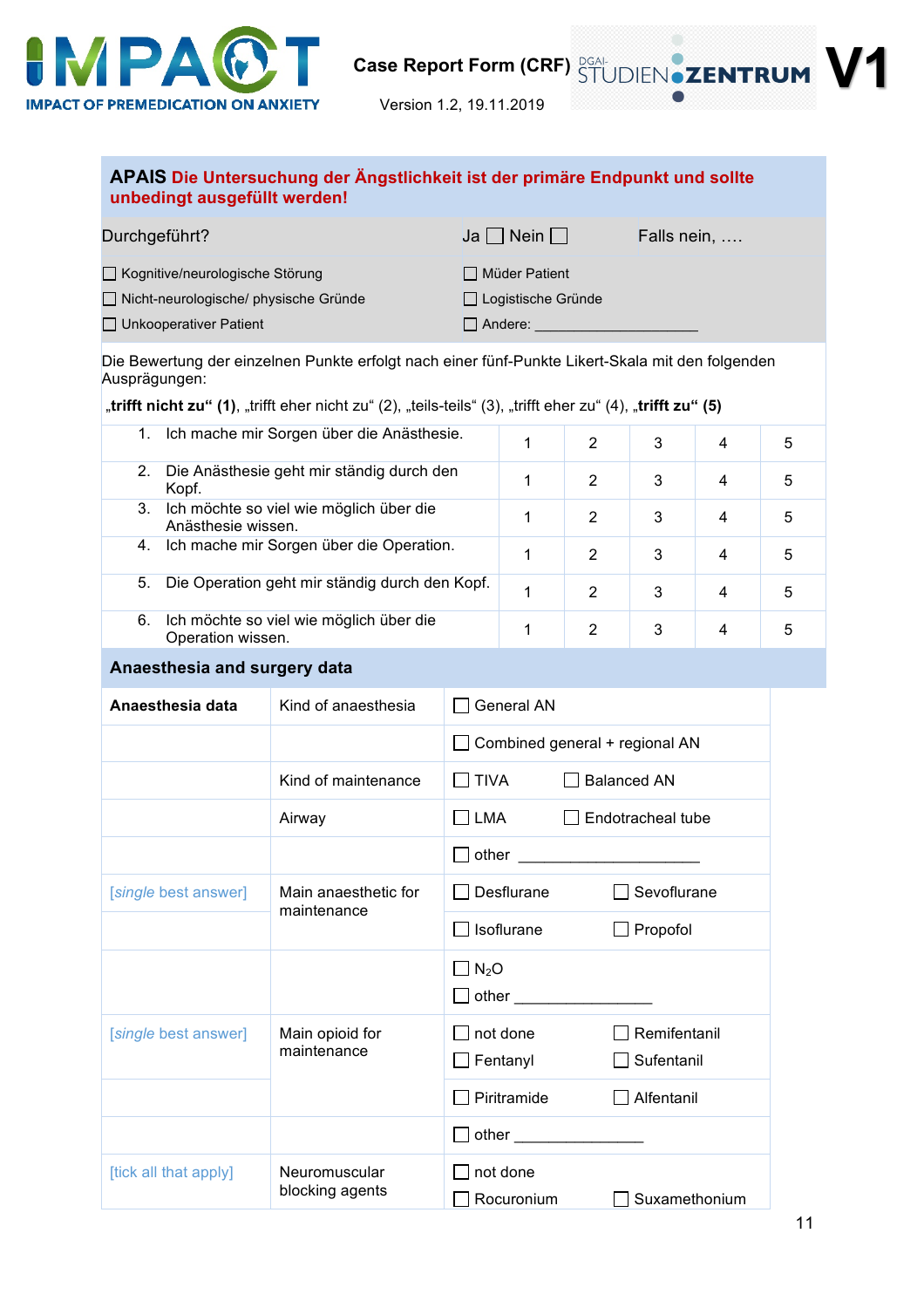

Version 1.2, 19.11.2019

|                                             |                                                                                                                                                                                                                                                                                                                                                                                            | Cisatracurium<br>$\Box$ Mivacurium<br>_  other _____________                                                                                                              |  |  |
|---------------------------------------------|--------------------------------------------------------------------------------------------------------------------------------------------------------------------------------------------------------------------------------------------------------------------------------------------------------------------------------------------------------------------------------------------|---------------------------------------------------------------------------------------------------------------------------------------------------------------------------|--|--|
| [tick all that apply]                       | If regional AN was<br>performed                                                                                                                                                                                                                                                                                                                                                            | $\Box$ Peripheral nerve block                                                                                                                                             |  |  |
|                                             |                                                                                                                                                                                                                                                                                                                                                                                            | $\Box$ Epidural AN $\Box$ Spinal anaesthesia                                                                                                                              |  |  |
|                                             |                                                                                                                                                                                                                                                                                                                                                                                            |                                                                                                                                                                           |  |  |
| <b>Start Anaesthesia</b>                    | $\begin{bmatrix} 1 & 1 \\ 1 & 1 \end{bmatrix}$ (hh:mm)                                                                                                                                                                                                                                                                                                                                     | Start-time: first i.v. injection of drugs                                                                                                                                 |  |  |
| Induction drug                              | kind/dose                                                                                                                                                                                                                                                                                                                                                                                  | $\Box$ Propofol<br>_mg<br>Thiopental<br>_mg<br>Ketanest<br>mg<br>inhalative induction                                                                                     |  |  |
| Vital data - arriving at<br>the OR          | $\begin{bmatrix} 1 & 1 \\ 1 & 1 \end{bmatrix}$ (hh:mm)                                                                                                                                                                                                                                                                                                                                     | $SpO_2$        % $\Box$ room air<br>$\Box$ O <sub>2</sub><br>$L_{\perp}$<br>BP Syst /Diast [mmHg]  ______ / ______ <br>Heart rate $\boxed{\phantom{a} \phantom{a}}$   bpm |  |  |
| End of Anaesthesia                          | $\begin{bmatrix} 1 & 1 \\ 1 & 1 \end{bmatrix}$ (hh:mm)                                                                                                                                                                                                                                                                                                                                     | end-time: time of extubation                                                                                                                                              |  |  |
| Time to extubation                          | $ \_\_ \_\_ \_\_ \_\_ \$ (mm:ss)                                                                                                                                                                                                                                                                                                                                                           | Assessment after cessation of the hypnotic<br>agent till removal of endotracheal tube or<br><b>LMA</b>                                                                    |  |  |
| <b>Surgery data</b>                         |                                                                                                                                                                                                                                                                                                                                                                                            |                                                                                                                                                                           |  |  |
| Surgery duration                            | min.                                                                                                                                                                                                                                                                                                                                                                                       | Start-time: skin incision, end-time last skin<br>stich                                                                                                                    |  |  |
| Kind of surgery<br>[single best answer]     | Ear, nose and throat (ENT)<br>$\Box$ General surgery<br>Gynaecologic<br>Ophthalmologic<br>Oral and maxillofacial surgery<br>Orthopaedic/ trauma surgery incl. neurosurgical peripheral surgery<br>Plastic surgery<br>$\Box$ Superficial surgical procedures (partial mastectomy, hernia repair,<br>resection of lipomas/ skin tumours, debridement)<br>$\Box$ Urologic<br>Vascular surgery |                                                                                                                                                                           |  |  |
| Severity of surgery<br>[single best answer] | $\Box$ Minor, $\Box$ Intermediate, $\Box$ Major                                                                                                                                                                                                                                                                                                                                            |                                                                                                                                                                           |  |  |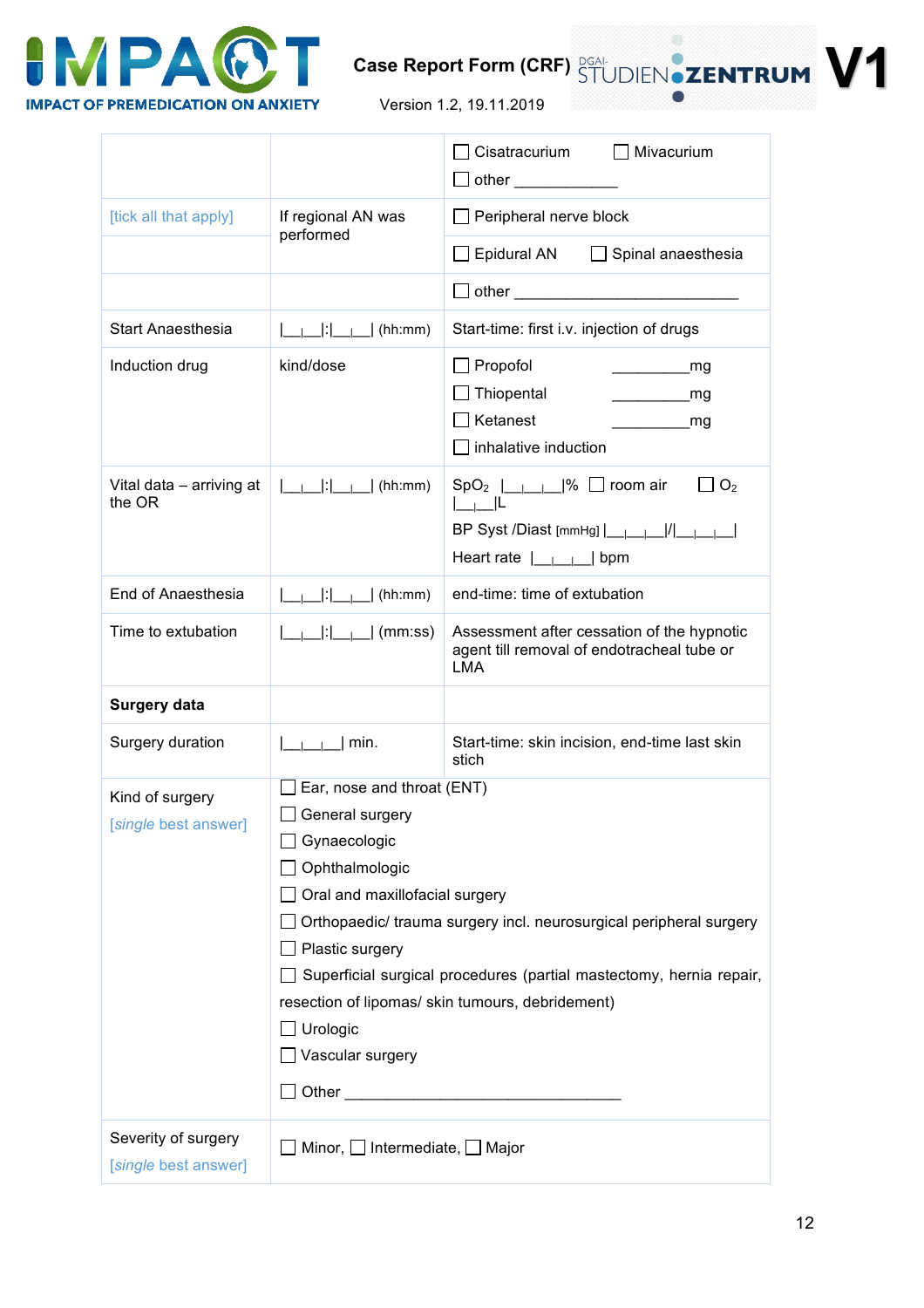

Version 1.2, 19.11.2019

| Was the surgery<br>previously postponed<br>for this case?          | $Yes \Box No \Box$ | If yes, how many times:                                        |
|--------------------------------------------------------------------|--------------------|----------------------------------------------------------------|
| <b>NRS</b> (Well-being of<br>the patient, rated by<br>the patient) |                    | $[0-10]$ 1-2 min. after extubation<br>$[10 = best well-being]$ |
| <b>NRS</b> (pain at rest)                                          |                    | $[0-10]$ 1-2 min. after extubation<br>$[10 =$ strongest pain]  |

| <b>Complications</b>                                                                                      |                                                        |
|-----------------------------------------------------------------------------------------------------------|--------------------------------------------------------|
| Did any of the following complications occur<br>between first anaesthesia measure and last skin<br>stich? | $Yes \Box No \Box$                                     |
| $\Box$ Bradycardia <sup>1</sup><br>$\Box$ Tachycardia <sup>2</sup>                                        | $\Box$ Hypotension <sup>3</sup><br>$\Box$ Hypertension |
| Definitions:                                                                                              |                                                        |

<sup>1</sup>Bradycardia is defined as heart rate (HR) <60 bpm, or for patients with preoperative HR <60: decrease of heart rate by 20% from the baseline value, measured at the patient's arrival in the OR

<sup>2</sup>Tachycardia is defined as heart rate >100 bpm, or for patients with preoperative HR >100: increase of heart rate by 20% from the baseline value, measured at the patient's arrival in the OR

 $3$ Hypotension is defined as decrease of systolic BP by 20% from the baseline value, measured at the patient's arrival in the OR or a mean arterial pressure (MAD) value <65mmHg

 $4$ Hypertension is defined as increase of systolic BP by 20% from the baseline value, measured at the patient's arrival in the OR or a MAD >100mmHg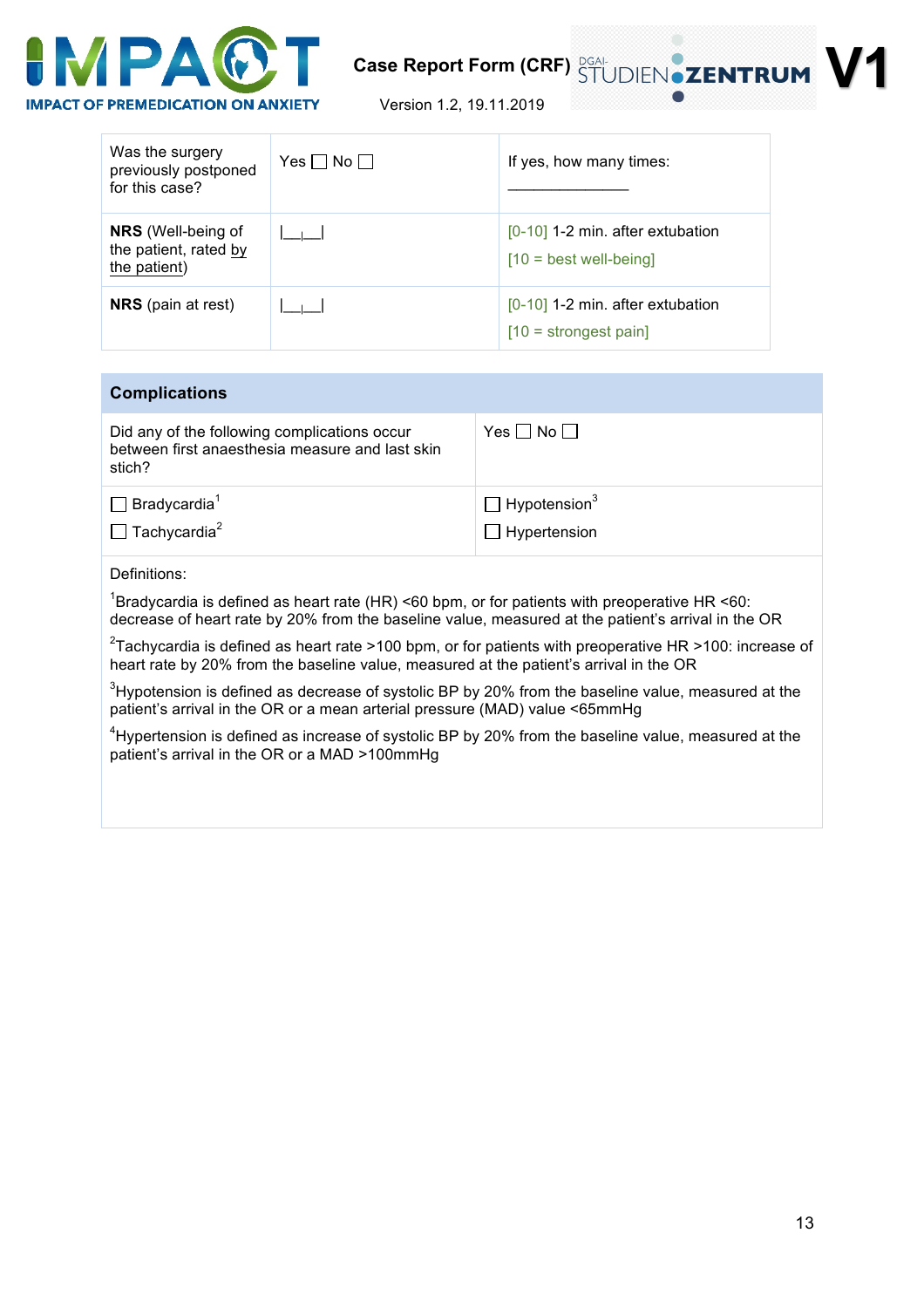

## **Visit (2) Surgery day, postoperative (Recovery room/ ICU)**

| Surgery day within 0.5-1.5 hours postoperatively                                                                            |                                                                                                                                        |                               |                                                                                                                                                                                                                                                            |  |
|-----------------------------------------------------------------------------------------------------------------------------|----------------------------------------------------------------------------------------------------------------------------------------|-------------------------------|------------------------------------------------------------------------------------------------------------------------------------------------------------------------------------------------------------------------------------------------------------|--|
| Arrival at the PACU/ICU                                                                                                     |                                                                                                                                        |                               |                                                                                                                                                                                                                                                            |  |
| Vital data - Arrival at the<br>PACU/ICU                                                                                     | $SpO_2$ $\begin{array}{ c c c c c }\n\hline\n-1 & -1\n\end{array}$<br>BP Syst / Diast  _____ / _____  mmHg<br>$HR$ $\Box$ $\Box$   bpm |                               | $\Box$ room air $\Box$ O <sub>2</sub> $\Box$                                                                                                                                                                                                               |  |
| <b>NRS</b> (pain at rest)                                                                                                   | At arrival (ICU/PACU)                                                                                                                  |                               | $\begin{bmatrix} 0 & -10 \end{bmatrix}$ [10 = strongest pain]                                                                                                                                                                                              |  |
| <b>NRS</b> (incident pain)                                                                                                  | At arrival (ICU/PACU)                                                                                                                  |                               | $\Box$ [0-10] [10 = strongest pain]                                                                                                                                                                                                                        |  |
| <b>NRS</b> (well-being)                                                                                                     | At arrival (ICU/PACU)                                                                                                                  |                               | $\begin{bmatrix} 0 & -1 & 0 \\ 0 & -1 & 0 \end{bmatrix}$ [10 = best well-being]                                                                                                                                                                            |  |
| <b>Nausea</b>                                                                                                               | Yes $\Box$ No $\Box$                                                                                                                   |                               | If yes, vomiting Yes $\Box$ No $\Box$                                                                                                                                                                                                                      |  |
| <b>PONV prophylaxis</b>                                                                                                     | Did patient receive it?                                                                                                                |                               | Yes $\Box$ No $\Box$                                                                                                                                                                                                                                       |  |
| Oxygen saturation (Please<br>refer to the lowest value<br>without supplemental<br>oxygen between 0.5-1.5h<br>after surgery) | SpO2 <95% [room air]                                                                                                                   |                               | $Yes \Box \qquad No \Box$ Not measured $\Box$<br>If yes: Lowest SpO2 value: $\boxed{\underline{\qquad}}$  <br>Total postoperative piritramide application<br>until this measurement of <95% SpO <sub>2</sub> :<br>Piritramide: $ \_\_ \_\_ $ , $ \_\_ $ mg |  |
| Was piritramide applied<br>after surgery?                                                                                   | Yes $\Box$ No $\Box$                                                                                                                   |                               |                                                                                                                                                                                                                                                            |  |
| <b>Piritramide consumption</b><br>after surgery                                                                             | $ \_\_\_\_\ $ , $ \_\_\_\_\ $ mg                                                                                                       |                               | in total at the PACU/ICU within 1.5h after<br>surgery                                                                                                                                                                                                      |  |
| <b>Patient controlled</b><br>anaesthesia used?                                                                              | Yes $\Box$ No $\Box$                                                                                                                   |                               |                                                                                                                                                                                                                                                            |  |
| <b>Complications</b>                                                                                                        |                                                                                                                                        |                               |                                                                                                                                                                                                                                                            |  |
| Did any of these Complications occur since the<br>last visit?                                                               |                                                                                                                                        | $Yes \Box No \Box$            |                                                                                                                                                                                                                                                            |  |
| Bradycardia<br>Tachycardia                                                                                                  |                                                                                                                                        | Hypotension<br>□ Hypertension |                                                                                                                                                                                                                                                            |  |
| <b>PONV</b>                                                                                                                 |                                                                                                                                        | Shivering                     |                                                                                                                                                                                                                                                            |  |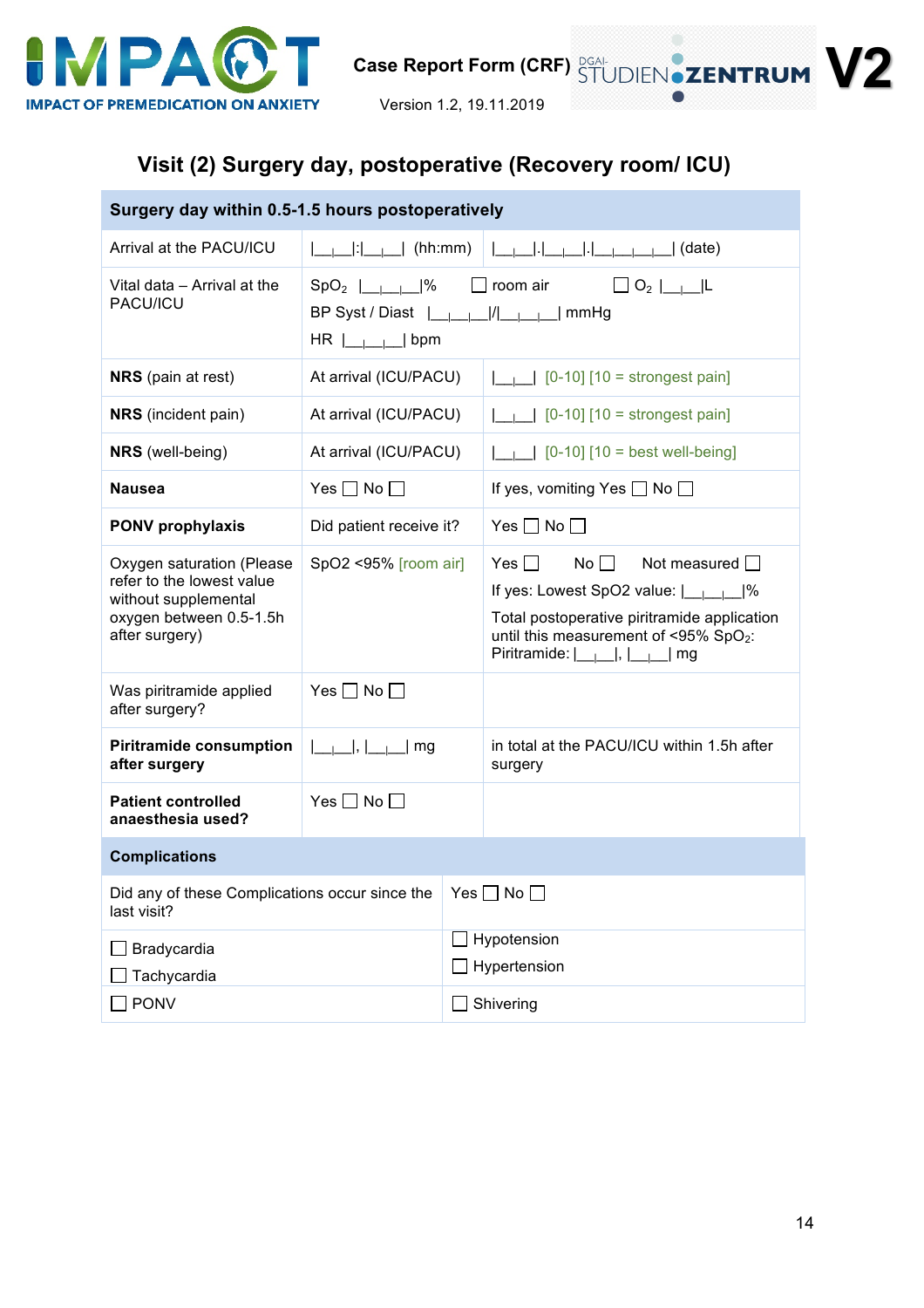

Version 1.2, 19.11.2019

# **Visit (3) Postoperative Day 1**

| First postoperative day                                                                       |                                                                                   |             |                                                                                           |  |  |  |
|-----------------------------------------------------------------------------------------------|-----------------------------------------------------------------------------------|-------------|-------------------------------------------------------------------------------------------|--|--|--|
| <b>Visit Date</b>                                                                             | (Visit date)                                                                      |             |                                                                                           |  |  |  |
|                                                                                               | <b>Bauer satisfaction questionnaire</b>                                           |             |                                                                                           |  |  |  |
| Haben Sie zu irgendeinem Zeitpunkt nach Ihrer Operation das Folgende verspürt:                |                                                                                   |             |                                                                                           |  |  |  |
| 1. Müdigkeit                                                                                  |                                                                                   | Nein $\Box$ | Ja, mäßig $\Box$<br>Ja, stark $\square$                                                   |  |  |  |
| 2. Schmerzen an der OP-Stelle                                                                 |                                                                                   | Nein $\Box$ | Ja, mäßig $\Box$<br>Ja, stark $\square$                                                   |  |  |  |
| 3. Durst                                                                                      |                                                                                   | Nein $\Box$ | Ja, mäßig $\Box$<br>Ja, stark $\square$                                                   |  |  |  |
| 4. Heiserkeit                                                                                 |                                                                                   | Nein $\Box$ | Ja, mäßig $\Box$<br>Ja, stark $\square$                                                   |  |  |  |
| 5. Halsschmerzen                                                                              |                                                                                   | Nein $\Box$ | Ja, mäßig $\Box$<br>Ja, stark $\square$                                                   |  |  |  |
| 6. Übelkeit oder Erbrechen                                                                    |                                                                                   | Nein $\Box$ | Ja, mäßig $\Box$<br>Ja, stark $\square$                                                   |  |  |  |
| 7. Frieren                                                                                    |                                                                                   | Nein $\Box$ | Ja, mäßig $\Box$<br>Ja, stark $\square$                                                   |  |  |  |
| 8. Verwirrung oder Desorientierung                                                            |                                                                                   | Nein $\Box$ | Ja, mäßig $\Box$<br>Ja, stark $\square$                                                   |  |  |  |
| 9. Schmerz an der Stelle, an welcher das<br>Narkosemittel eingespritzt wurde                  |                                                                                   | Nein $\Box$ | Ja, mäßig $\Box$<br>Ja, stark $\square$                                                   |  |  |  |
| 10. Kältezittern                                                                              |                                                                                   | Nein $\Box$ | Ja, mäßig $\Box$<br>Ja, stark $\square$                                                   |  |  |  |
|                                                                                               |                                                                                   |             | 11. Wie zufrieden waren Sie mit der Aufklärung durch den Narkosearzt vor Ihrer Operation? |  |  |  |
| Sehr zufrieden $\Box$ zufrieden $\Box$ unzufrieden $\Box$ sehr unzufrieden $\Box$             |                                                                                   |             |                                                                                           |  |  |  |
| 12. Wie zufrieden waren Sie mit Erwachen aus der Narkose?                                     |                                                                                   |             |                                                                                           |  |  |  |
|                                                                                               | Sehr zufrieden $\Box$ zufrieden $\Box$ unzufrieden $\Box$ sehr unzufrieden $\Box$ |             |                                                                                           |  |  |  |
| 13. Wie zufrieden waren Sie mit der Schmerztherapie nach der Operation?                       |                                                                                   |             |                                                                                           |  |  |  |
|                                                                                               | Sehr zufrieden   zufrieden   unzufrieden   sehr unzufrieden                       |             |                                                                                           |  |  |  |
| 14. Wie zufrieden waren Sie mit der Behandlung von Übelkeit und Erbrechen nach der Operation? |                                                                                   |             |                                                                                           |  |  |  |
| Sehr zufrieden $\Box$ zufrieden $\Box$ unzufrieden $\Box$ sehr unzufrieden $\Box$             |                                                                                   |             |                                                                                           |  |  |  |
| 15. Wie zufrieden waren Sie mit der Behandlung durch die Narkoseabteilung im Allgemeinen?     |                                                                                   |             |                                                                                           |  |  |  |
| Sehr zufrieden $\Box$ zufrieden $\Box$ unzufrieden $\Box$ sehr unzufrieden $\Box$             |                                                                                   |             |                                                                                           |  |  |  |
| 16. Würden Sie diese Narkoseabteilung Ihren Freunden und Familie weiterempfehlen? Ja<br>nein  |                                                                                   |             |                                                                                           |  |  |  |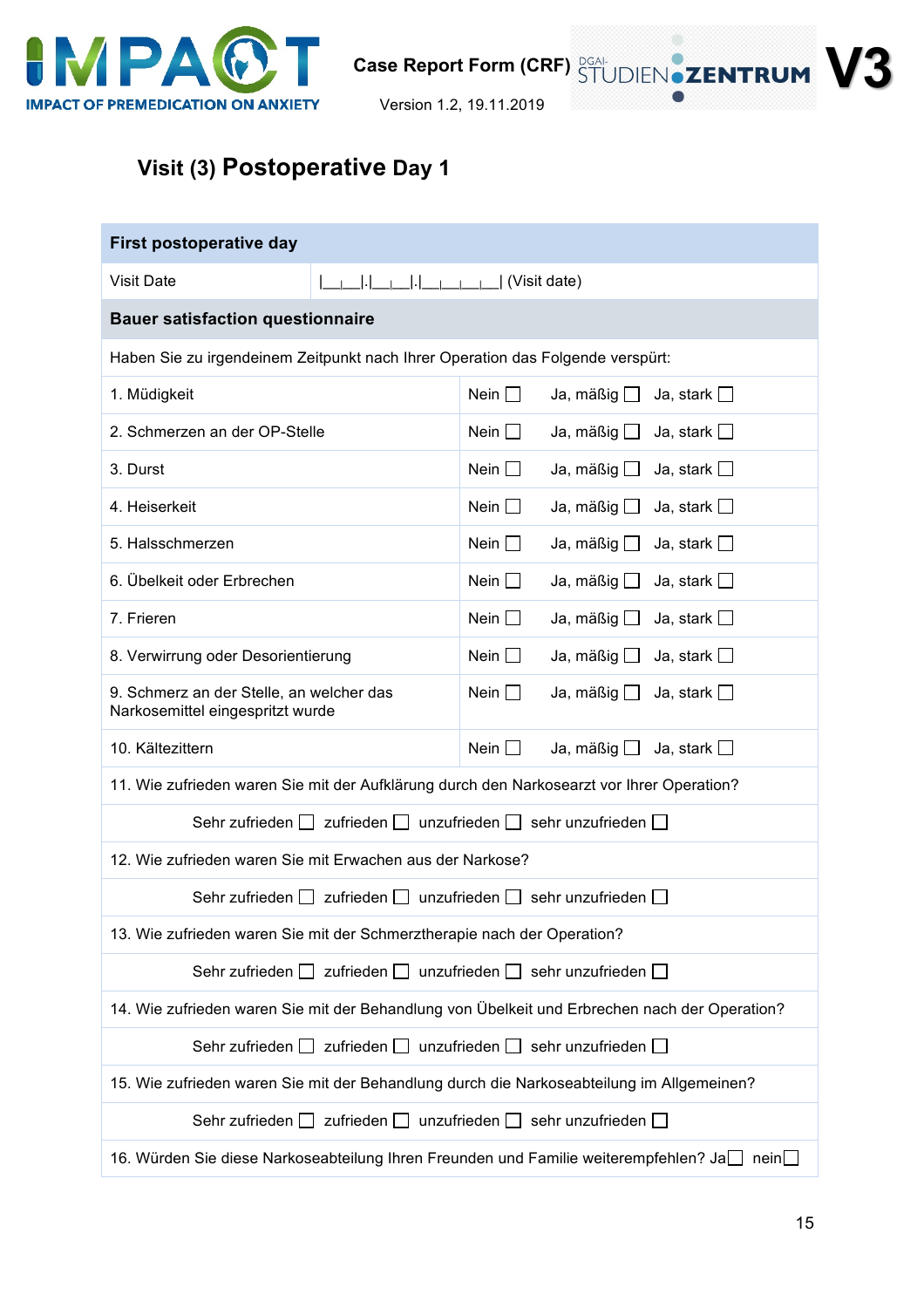

Version 1.2, 19.11.2019

| <b>Amnesia</b>                                                                                                                                                                                                                                                                                                                                                                                                                                     |                                                                                                       |                    |                                                                  |                                       |                                              |
|----------------------------------------------------------------------------------------------------------------------------------------------------------------------------------------------------------------------------------------------------------------------------------------------------------------------------------------------------------------------------------------------------------------------------------------------------|-------------------------------------------------------------------------------------------------------|--------------------|------------------------------------------------------------------|---------------------------------------|----------------------------------------------|
| Does the patient have perioperative amnesia?                                                                                                                                                                                                                                                                                                                                                                                                       |                                                                                                       | $Yes \Box No \Box$ |                                                                  |                                       |                                              |
| If yes: Was the patient uncomfortable with the amnesia?                                                                                                                                                                                                                                                                                                                                                                                            |                                                                                                       |                    |                                                                  | Yes $\Box$ No $\Box$                  |                                              |
| <b>Numeric rating scale (NRS)</b>                                                                                                                                                                                                                                                                                                                                                                                                                  |                                                                                                       |                    |                                                                  |                                       |                                              |
| <b>NRS</b> (pain)                                                                                                                                                                                                                                                                                                                                                                                                                                  |                                                                                                       |                    | $\begin{bmatrix} 0.10 \\ 0.10 \end{bmatrix}$ 10 = strongest pain |                                       |                                              |
| <b>NRS</b> (well-being)                                                                                                                                                                                                                                                                                                                                                                                                                            |                                                                                                       |                    | $\vert \ \vert$   $\vert$ 0-10 10 = best well-being              |                                       |                                              |
| <b>Delirium</b>                                                                                                                                                                                                                                                                                                                                                                                                                                    |                                                                                                       |                    |                                                                  |                                       |                                              |
| CAM / CAM-ICU result:                                                                                                                                                                                                                                                                                                                                                                                                                              |                                                                                                       |                    | Delirium positive $\square$<br>Delirium negative $\Box$          |                                       |                                              |
| Delirium according to the chart review                                                                                                                                                                                                                                                                                                                                                                                                             |                                                                                                       |                    | Yes $\Box$ No $\Box$                                             |                                       |                                              |
| Mini-Cog                                                                                                                                                                                                                                                                                                                                                                                                                                           |                                                                                                       |                    |                                                                  |                                       |                                              |
| Durchgeführt?                                                                                                                                                                                                                                                                                                                                                                                                                                      |                                                                                                       |                    | $Ja \Box$ Nein $\Box$                                            | Falls nein,                           |                                              |
| Kognitive/neurologische Störung<br>Nicht-neurologische/ physische Gründe<br>$\Box$ Unkooperativer Patient                                                                                                                                                                                                                                                                                                                                          |                                                                                                       |                    | □ Müder Patient<br>□ Logistische Gründe<br>$\Box$ Andere:        |                                       |                                              |
|                                                                                                                                                                                                                                                                                                                                                                                                                                                    |                                                                                                       |                    |                                                                  |                                       |                                              |
| Schritt 1: Wörter merken<br>Richten Sie folgende Aufforderung an den Patienten:<br>Bitte hören Sie aufmerksam zu. Ich werde Ihnen drei Wörter nennen, die Sie bitte im Anschluss daran,<br>wiederholen und sich merken sollen. Die Wörter sind [Wörter einer Version nennen]. Bitte wiederholen Sie<br>die Wörter jetzt."<br>Falls die Wörter nach drei Versuchen nicht wiederholt werden können, fahren Sie bitte trotzdem mit<br>Aufgabe 2 fort. |                                                                                                       |                    |                                                                  |                                       |                                              |
| <b>Version 1</b><br>Banane<br>Sonnenaufgang<br>Stuhl                                                                                                                                                                                                                                                                                                                                                                                               | <b>Version 3</b><br><b>Version 2</b><br>Führer<br>Dorf<br>Küche<br>Jahreszeit<br><b>Tisch</b><br>Baby | Finger             | <b>Version 4</b><br><b>Fluss</b><br><b>Nation</b>                | <b>Version 5</b><br>Kapitän<br>Garten | <b>Version 6</b><br><b>Tochter</b><br>Himmel |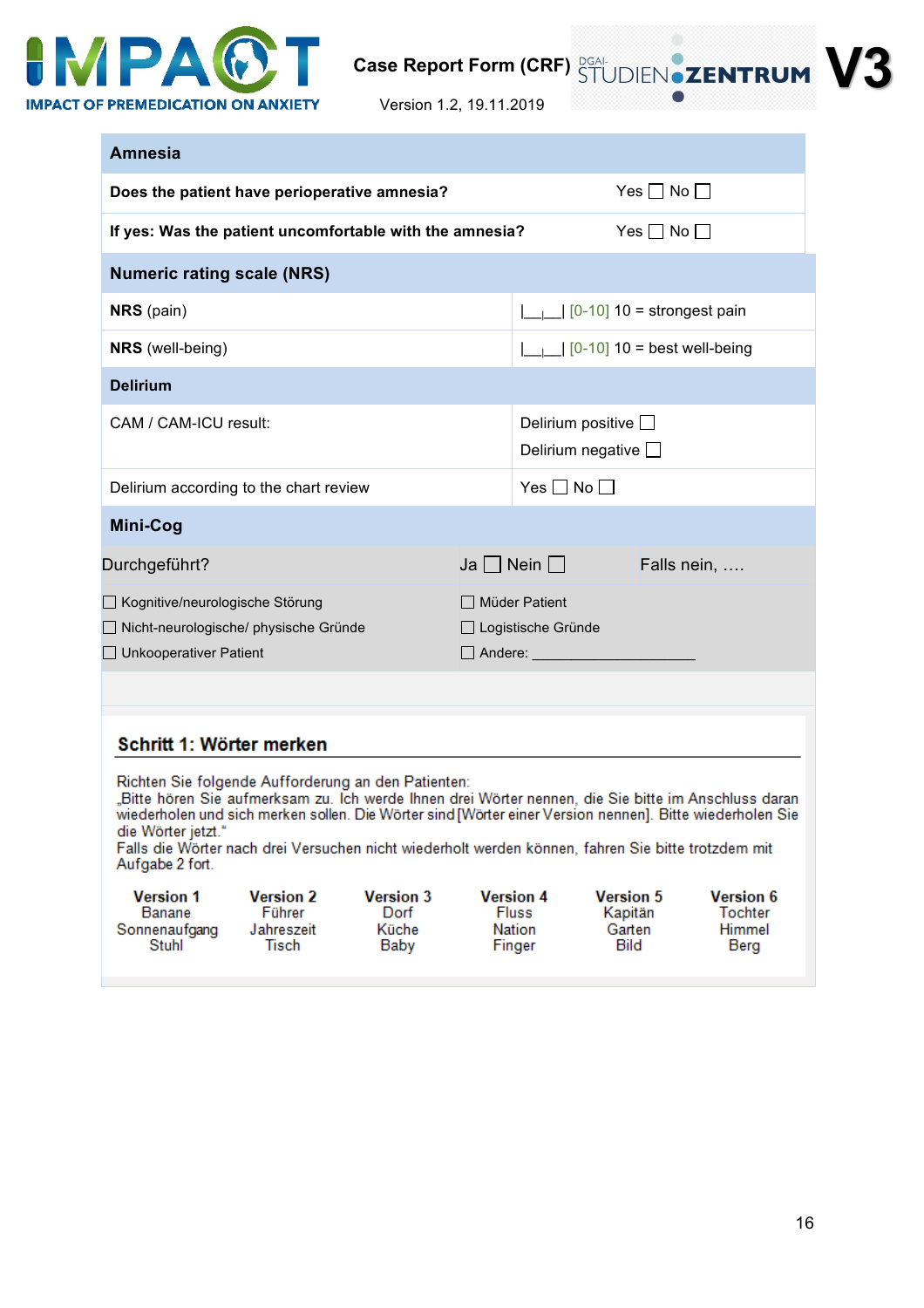



#### **Schritt 2: Uhrentest**

Bitten Sie den Patienten, eine Uhr zu zeichnen. Nutzen Sie dafür die Vorlage auf der nächsten Seite und reichen Sie diese dem Patienten. Zunächst sollen alle Zahlen eingezeichnet werden.

Sobald dies erfolgt ist, bitten Sie den Patienten, die Uhrzeit "Zehn nach Elf" einzuzeichnen.

#### Schritt 3: Wörter wiederholen

Lassen Sie den Patienten die drei Wörter aus Aufgabe 1 wiederholen. Notieren Sie die Wörter.

#### **Auswertung**

| Wörter wiederholen:<br>$(0-3$ Punkte) | 1 Punkt für jedes spontan erinnerte und wiederholte Wort.                                                                                                                                                                                                                                           |
|---------------------------------------|-----------------------------------------------------------------------------------------------------------------------------------------------------------------------------------------------------------------------------------------------------------------------------------------------------|
| (0 oder 2 Punkte)<br>Uhrentest:       | Normale Uhr = 2 Punkte. Bei einer normalen Uhr sind alle<br>Ziffern in der korrekten Reihenfolge und annähernd an der<br>richtigen Position (keine fehlenden oder doppelten Ziffern).<br>Die Uhrzeit wird richtig eingezeichnet.<br>Unvermögen oder Verweigerung die Uhr zu zeichnen = 0<br>Punkte. |
| (0-5 Punkte)<br>Gesamt:               | Gesamtpunktzahl = Wörter wiederholen Punktzahl +<br>Uhrentest Punktzahl                                                                                                                                                                                                                             |

### **Vorlage für Aufgabe 2 (Mini-Cog)**

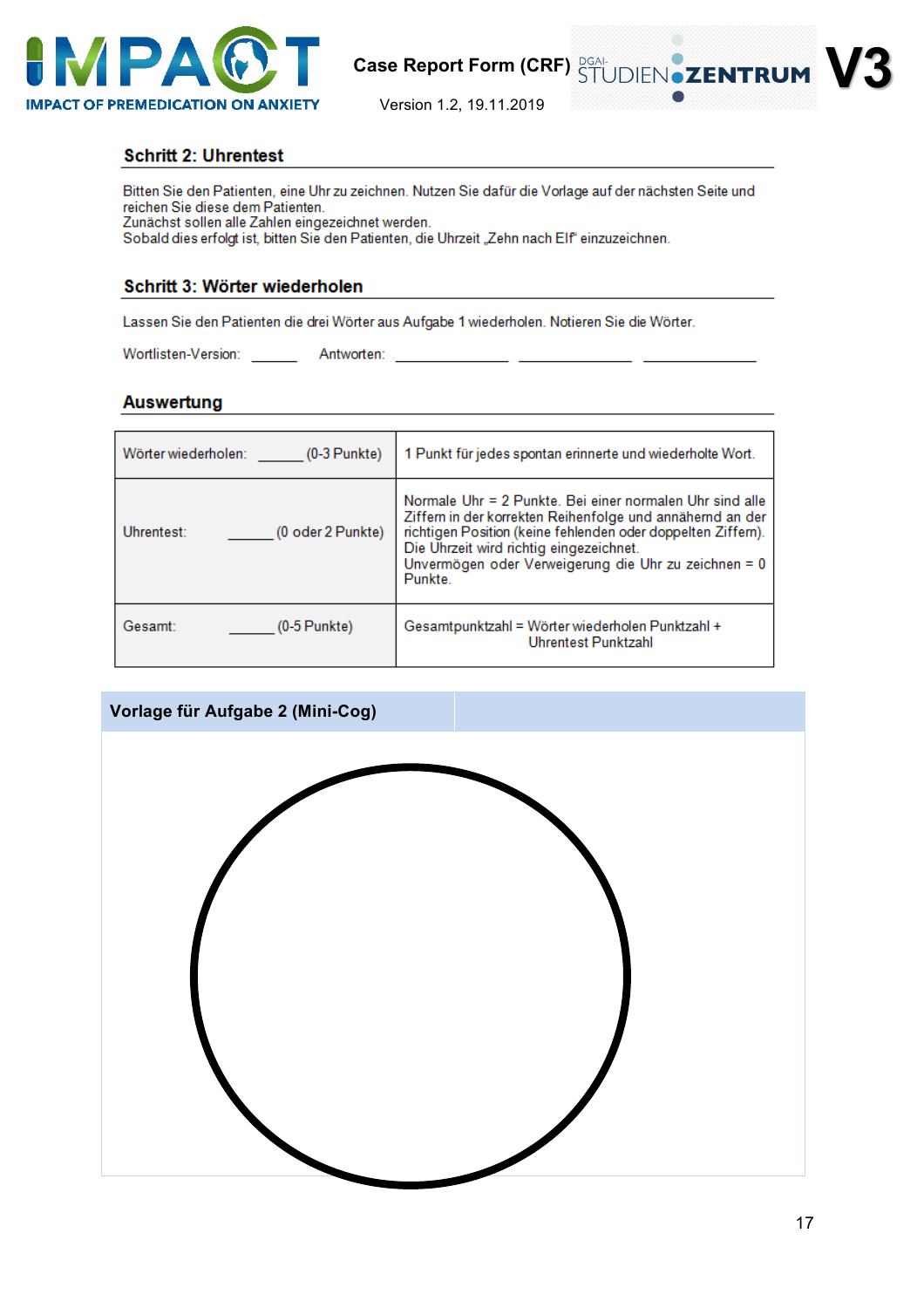

Version 1.2, 19.11.2019

## **Visit (4) Postoperative Day 30 (follow-up visit)**

| 30 <sup>th</sup> postoperative day                                                                                                     |                                                  |                                                                                                                                                                                                             |  |  |
|----------------------------------------------------------------------------------------------------------------------------------------|--------------------------------------------------|-------------------------------------------------------------------------------------------------------------------------------------------------------------------------------------------------------------|--|--|
| <b>Visit Date</b>                                                                                                                      | [=intervention<br>day+30days]                    |                                                                                                                                                                                                             |  |  |
| Alive on postoperative<br>day 30th                                                                                                     | ⊟yes ⊡no                                         | if $no:$<br>date of death: $\vert \vert \vert \vert \vert \vert \vert \vert \vert \vert \vert \vert \vert \vert \vert \vert \vert$                                                                          |  |  |
| Serious cardiac or<br>pulmonary<br>complications, acute<br>stroke, or acute kidney<br>injury at any time until<br>day 30 after surgery | ∃yes ⊡no                                         | defined according to the study protocol. After<br>hospital discharge, events will only be defined<br>as present if they lead to hospital re-admission,<br>or occur during the first hospital stay or death. |  |  |
|                                                                                                                                        | if yes, please tick<br>each applicable<br>event: | Cardiac complication<br>Pulmonary complication<br><b>Stroke</b><br>Acute kidney injury                                                                                                                      |  |  |
| <b>Functional status</b>                                                                                                               |                                                  | Independent $\Box$ Partially dependent<br>$\Box$ Totally dependent                                                                                                                                          |  |  |
| <b>Hospital length of stay</b>                                                                                                         | days<br>(max.31)                                 | Including surgery day, excluding day of<br>discharge from hospital<br>Enter 31 days only, if still in hospital on day 30                                                                                    |  |  |
| ICU length of stay                                                                                                                     | days<br>(max.31)                                 | Including surgery day, excluding day of<br>discharge from ICU<br>Enter 31 days only, if still in hospital on day 30                                                                                         |  |  |

| <b>EQ-5D-5L</b>                                                                                               |                                                           |             |
|---------------------------------------------------------------------------------------------------------------|-----------------------------------------------------------|-------------|
| Durchgeführt?                                                                                                 | $Ja$   Nein                                               | Falls nein, |
| □ Kognitive/neurologische Störung<br>□ Nicht-neurologische/ physische Gründe<br>$\Box$ Unkooperativer Patient | □ Müder Patient<br>□ Logistische Gründe<br>$\Box$ Andere: |             |
| Ritto krouzen Sie unter jeder Überschrift DAS Köstchen an, das Ihre Gesundheit HELITE am                      |                                                           |             |

Bitte kreuzen Sie unter jeder Überschrift DAS Kästchen an, das Ihre Gesundheit HEUTE am besten beschreibt.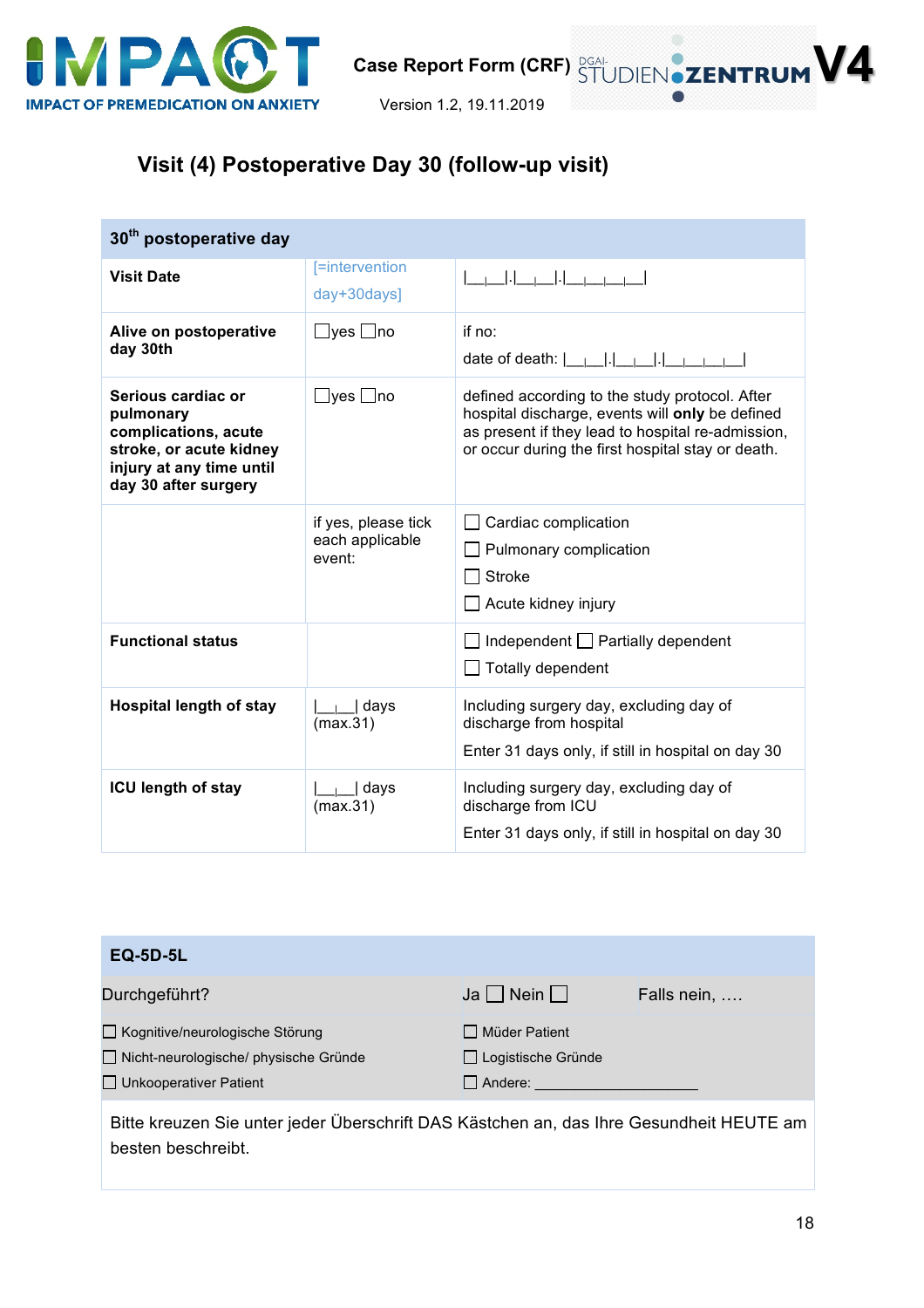

**V4**

Version 1.2, 19.11.2019

| <b>BEWEGLICHKEIT / MOBILITÄT</b>                                                                         |             |
|----------------------------------------------------------------------------------------------------------|-------------|
| Ich habe keine Probleme herumzugehen                                                                     | $\Box$ 1    |
| Ich habe leichte Probleme herumzugehen                                                                   | $\Box$ 2    |
| Ich habe mäßige Probleme herumzugehen                                                                    | $\square$ 3 |
| Ich habe große Probleme herumzugehen                                                                     | $\Box 4$    |
| Ich bin nicht in der Lage herumzugehen                                                                   | $\square 5$ |
| <b>FÜR SICH SELBST SORGEN</b>                                                                            |             |
| Ich habe keine Probleme, mich selbst zu waschen oder anzuziehen                                          | $\Box$ 1    |
| Ich habe leichte Probleme, mich selbst zu waschen oder anzuziehen                                        | $\square$   |
| Ich habe mäßige Probleme, mich selbst zu waschen oder anzuziehen                                         | $\square$ 3 |
| Ich habe große Probleme, mich selbst zu waschen oder anzuziehen                                          | $\Box 4$    |
| Ich bin nicht in der Lage, mich selbst zu waschen oder anzuziehen                                        | $\square$   |
| <b>ALLTÄGLICHE TÄTIGKEITEN</b> (z.B. Arbeit, Studium, Hausarbeit, Familien-<br>oder Freizeitaktivitäten) |             |
| Ich habe keine Probleme, meinen alltäglichen Tätigkeiten nachzugehen                                     | $\Box$ 1    |
| Ich habe leichte Probleme, meinen alltäglichen Tätigkeiten nachzugehen                                   | $\square$   |
| Ich habe mäßige Probleme, meinen alltäglichen Tätigkeiten nachzugehen                                    | $\square$ 3 |
| Ich habe große Probleme, meinen alltäglichen Tätigkeiten nachzugehen                                     | $\Box 4$    |
| Ich bin nicht in der Lage, meinen alltäglichen Tätigkeiten nachzugehen                                   | $\Box 5$    |
|                                                                                                          |             |
| <b>SCHMERZEN / KÖRPERLICHE BESCHWERDEN</b>                                                               |             |
| Ich habe keine Schmerzen oder Beschwerden                                                                | $\Box$ 1    |
| Ich habe leichte Schmerzen oder Beschwerden                                                              | $\Box$ 2    |
| Ich habe mäßige Schmerzen oder Beschwerden                                                               | $\square$ 3 |
| Ich habe starke Schmerzen oder Beschwerden                                                               | $\Box 4$    |
| Ich habe extreme Schmerzen oder Beschwerden                                                              | $\Box 5$    |
| <b>ANGST / NIEDERGESCHLAGENHEIT</b>                                                                      |             |
| Ich bin nicht ängstlich oder deprimiert                                                                  | $\Box$ 1    |
| Ich bin ein wenig ängstlich oder deprimiert                                                              | $\square$   |
| Ich bin mäßig ängstlich oder deprimiert                                                                  | $\square$ 3 |
| Ich bin sehr ängstlich oder deprimiert                                                                   | $\Box 4$    |
| Ich bin extrem ängstlich oder deprimiert                                                                 | $\Box 5$    |